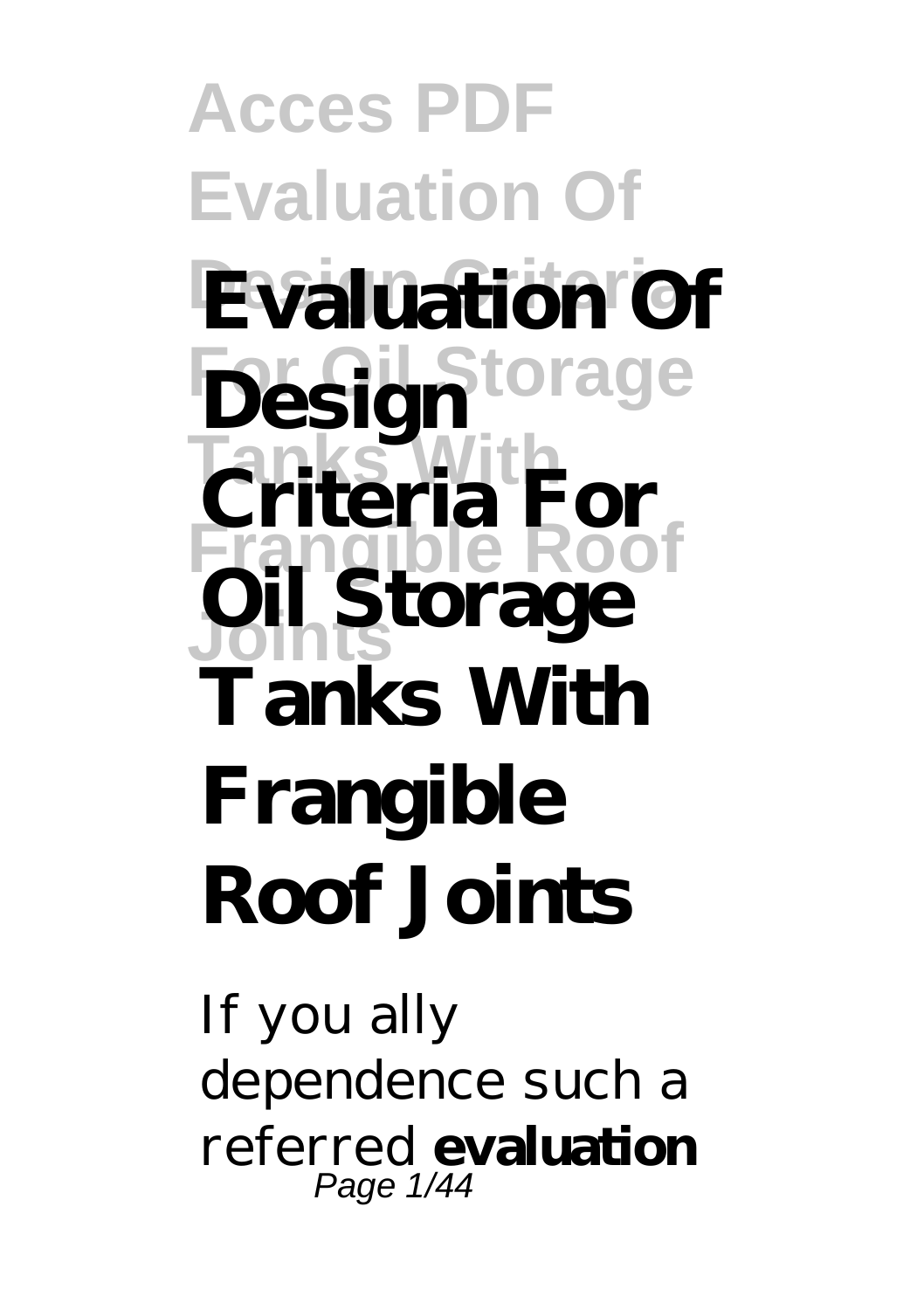**Acces PDF Evaluation Of Design Criteria of design criteria For Oil Storage for oil storage tanks Tanks Book** that will find the money for **Joints** you worth, acquire **with frangible roof** the utterly best seller from us currently from several preferred authors. If you want to comical books, lots of novels, tale, jokes, and more Page 2/44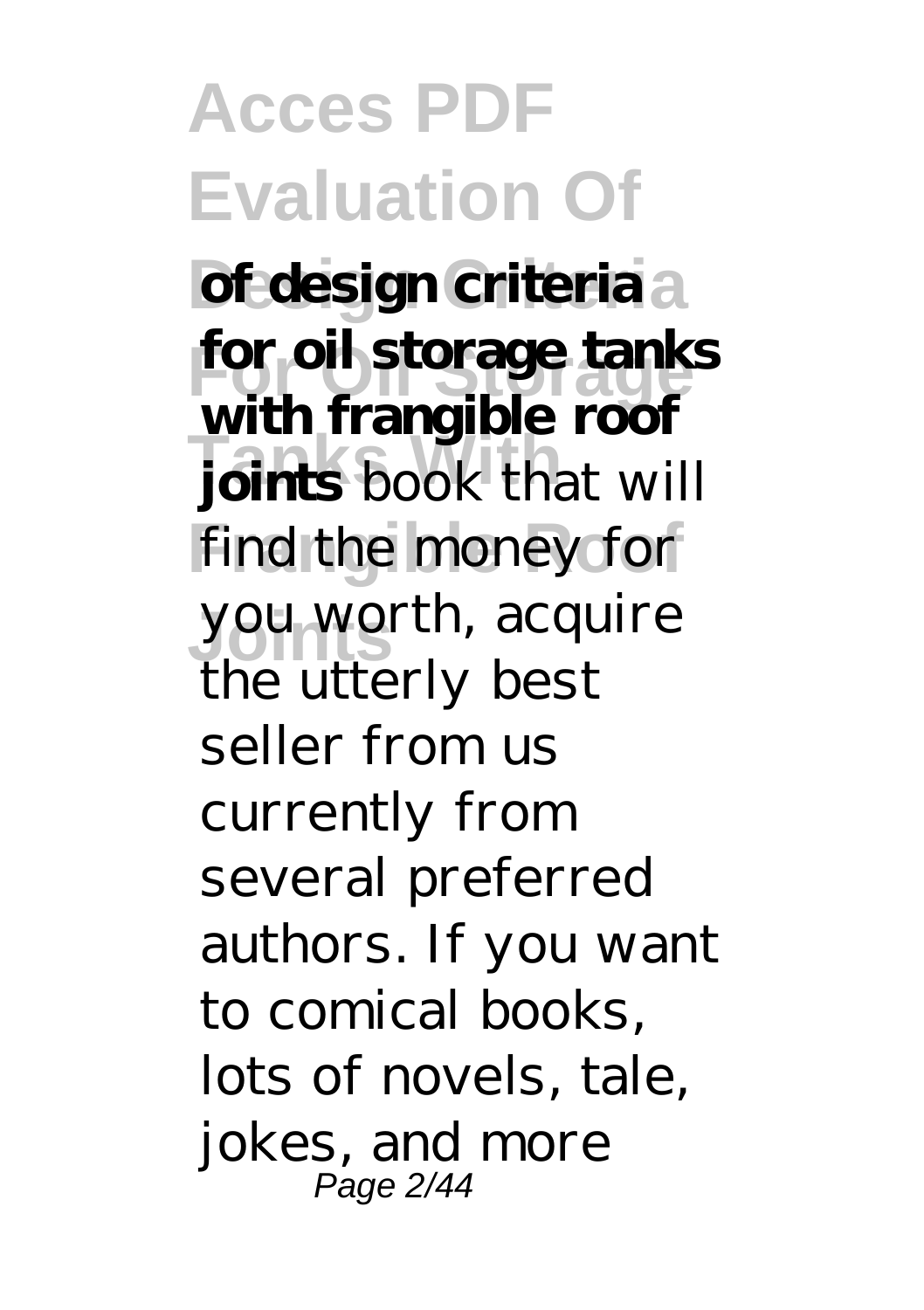**Acces PDF Evaluation Of** fictions collections are as well as **Tanks With** seller to one of the most current Roof **Joints** released. launched, from best

You may not be perplexed to enjoy every book collections evaluation of design criteria for oil storage tanks with Page 3/44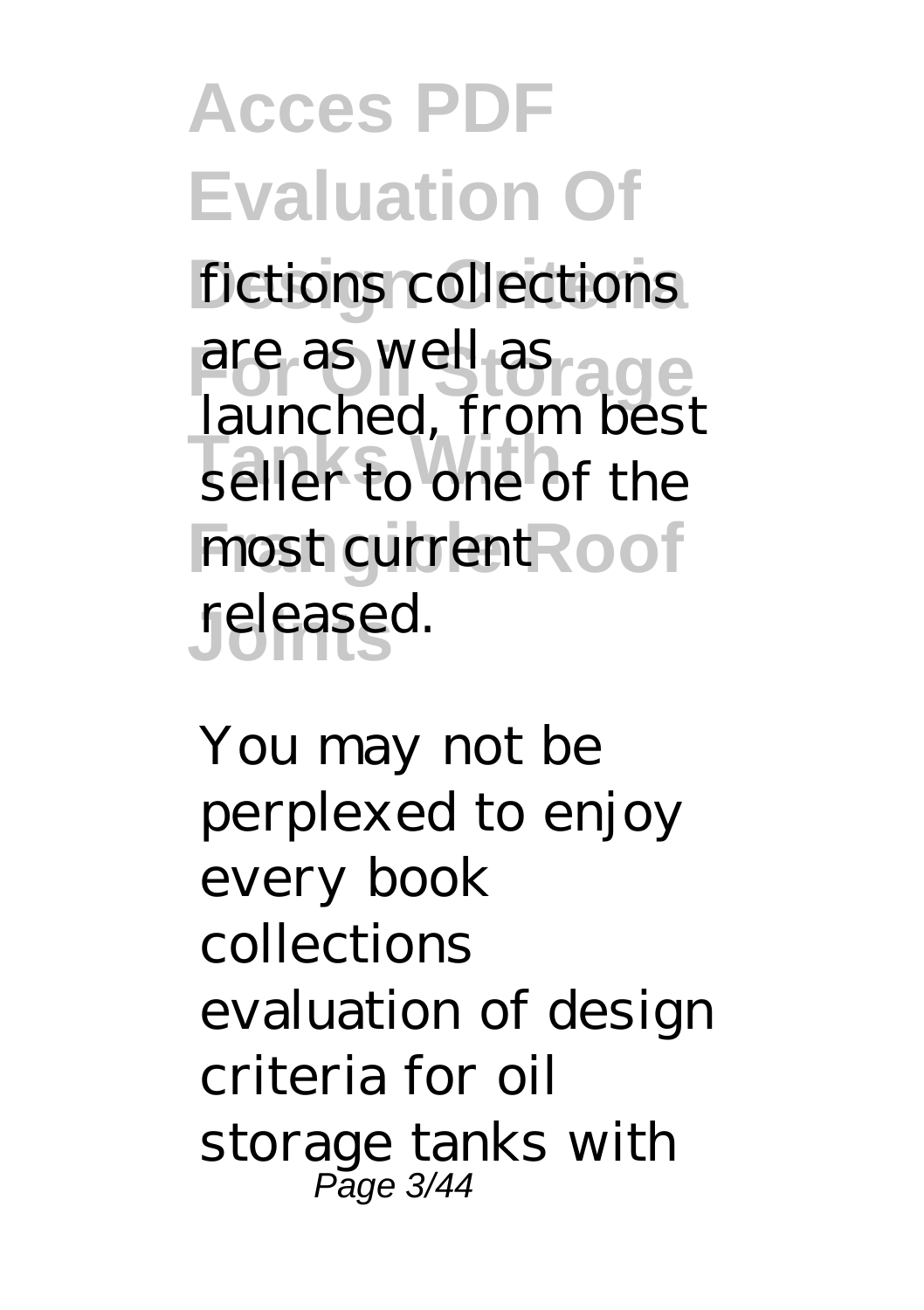**Acces PDF Evaluation Of** frangible roof joints that we will orage **Tanks With** is not around the costs. It's virtually **Joints** what you extremely offer. It compulsion currently. This evaluation of design criteria for oil storage tanks with frangible roof joints, as one of the most functioning Page 4/44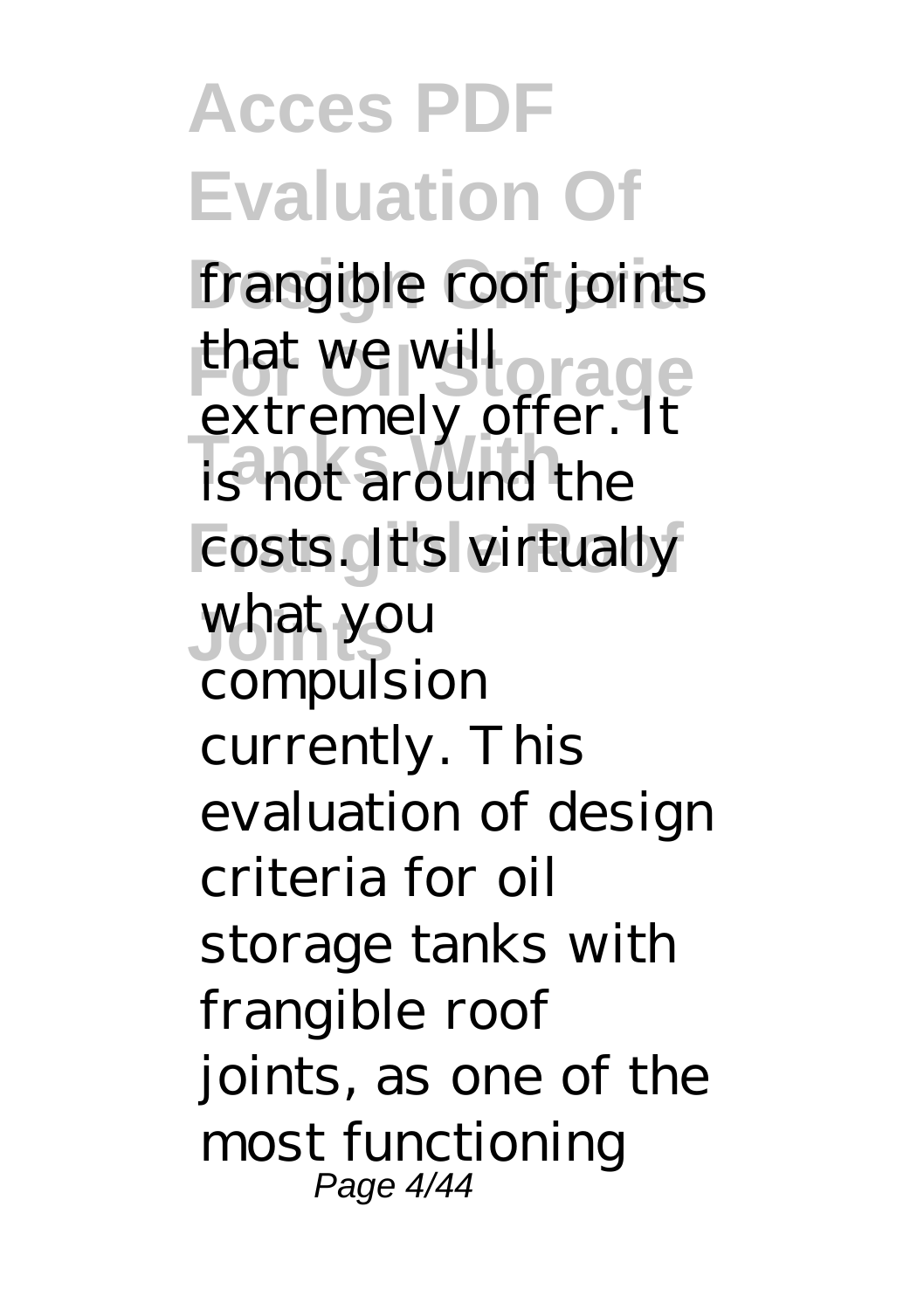## **Acces PDF Evaluation Of** sellers here will no question be in the **Tanks With** options to review. **Frangible Roof Evaluating Books** course of the best *Assessment design criteria* 4 Books Every Product / UX Designer MUST Read! Architecture BOOK REVIEW | Operative design + Conditional Design Page 5/44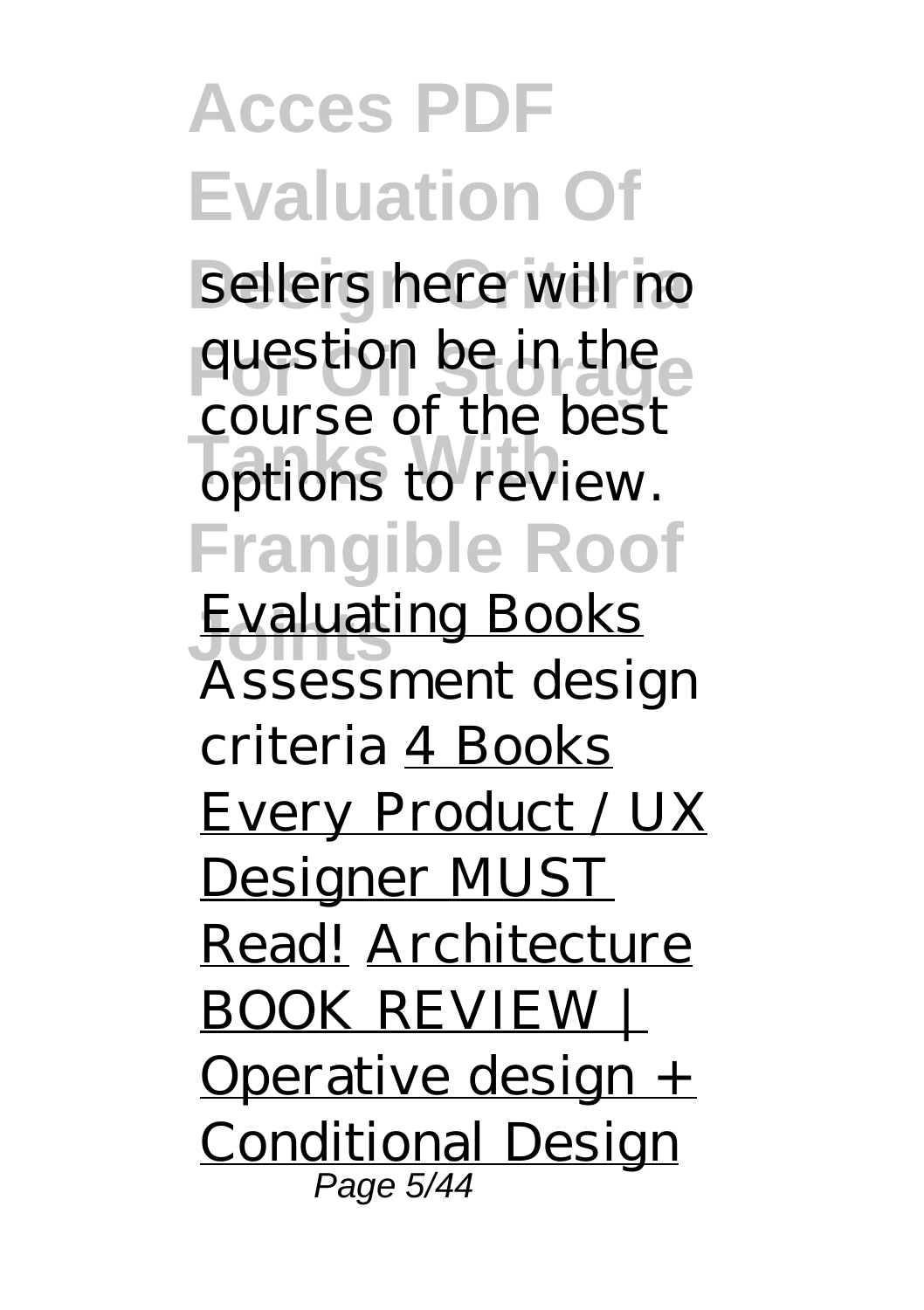**Acces PDF Evaluation Of CISSP Domain 3** a **Review / Mind Map Evaluation Criteria** Roadway Design Criteria **(2 of 9) |** Material Evaluation (Criteria for textbook evaluation). Lia Apriliani / 182122072 B. **Designing Creatures \u0026** Page 6/44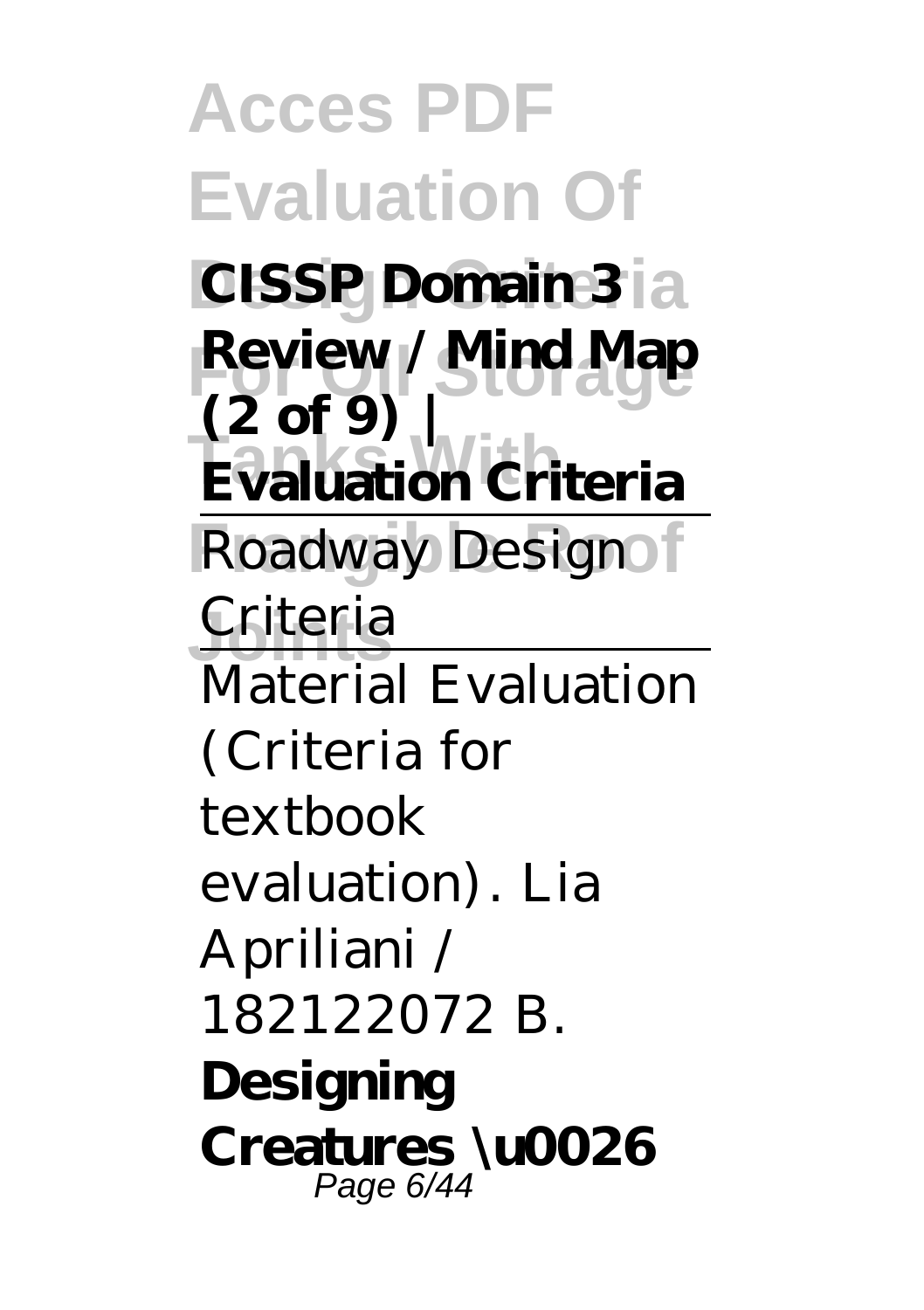**Acces PDF Evaluation Of Characters book**<sup>2</sup> **review Marc Taro Tanks With** *Design Books for Designers* **e** Roof **Joints** Security **Holmes** *Best Non-*Evaluations: The Orange Book<del>Don't</del> Make Me  $Think +$ Steve Krug | UX Design Book Review EVERY Designer Needs To Read This Book In Page 7/44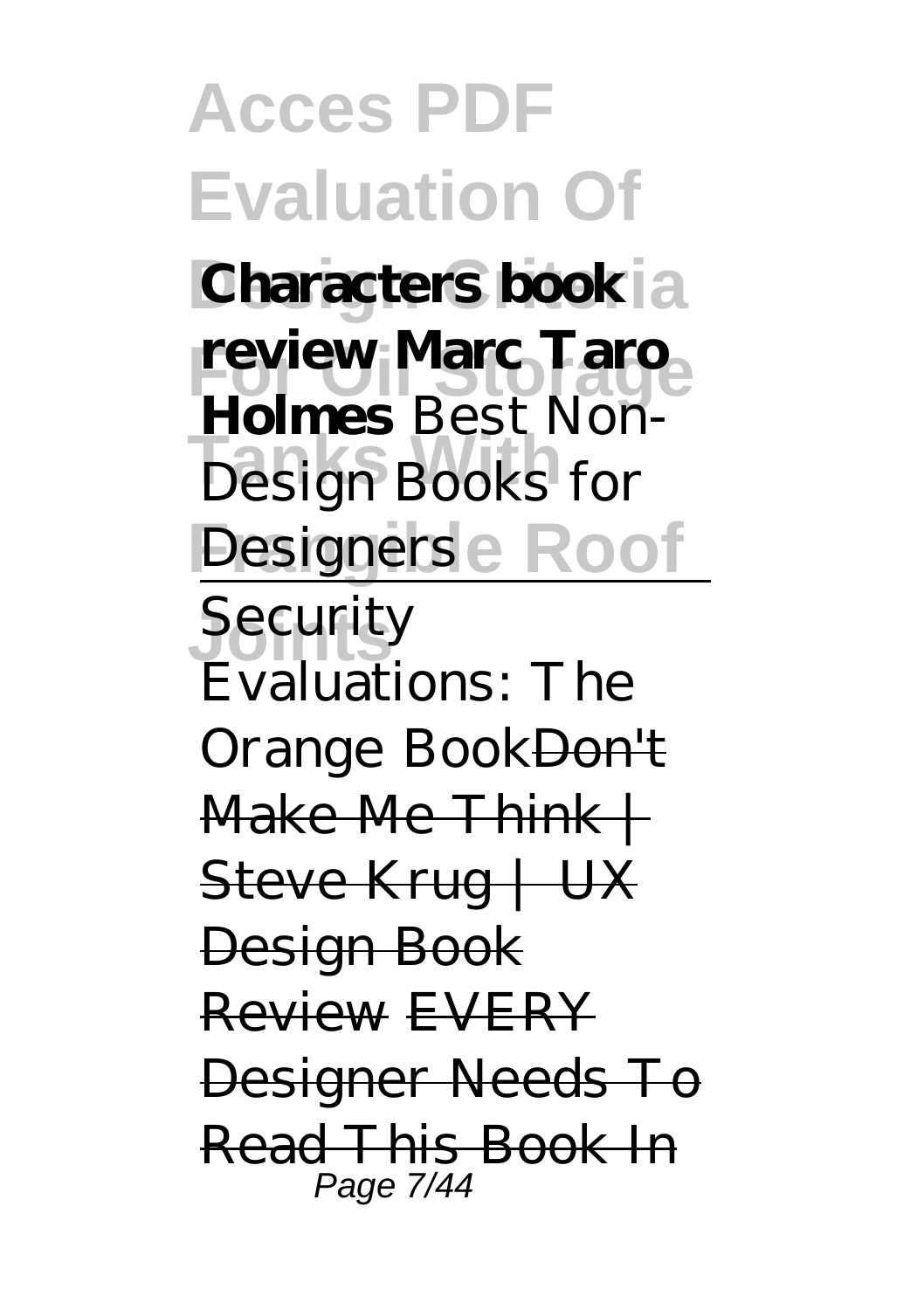**Acces PDF Evaluation Of 2020** Ign Criteria Must read LOGO **BOOKS** for designers<sup>l</sup>e Roof **Joints** Criteria for \u0026 BRANDING Evaluating Children's Book Genres*Interior Design Books and References Essentials* **Book Cover Design Challenge – Final** Page 8/44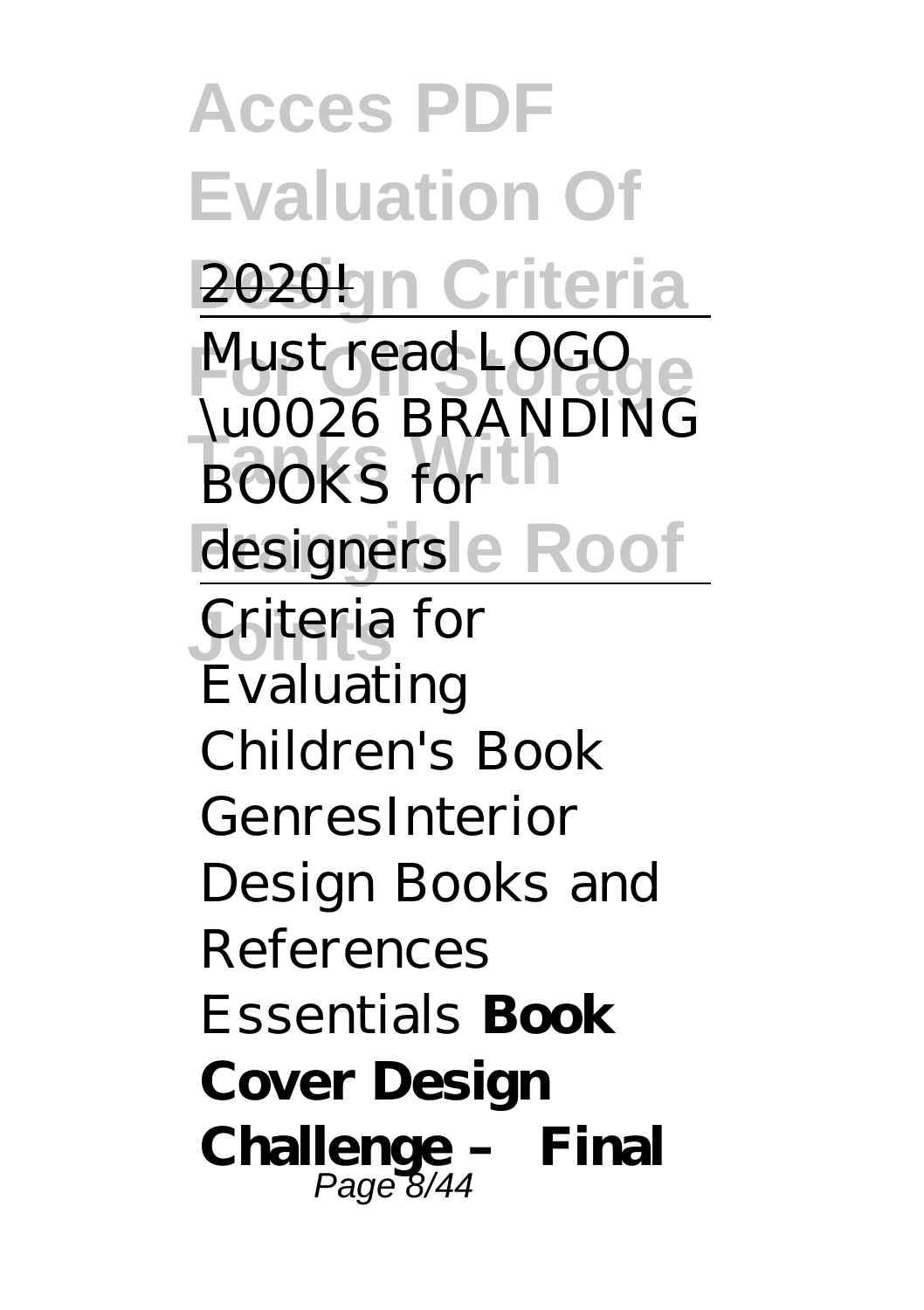**Acces PDF Evaluation Of Critique, Youngria For Oil Storage Guns 2 Ep. 10** Best **Used In The Structural (Civil) Joints** Engineering Steel Design Books Industry Interior Design Books on Amazon **Evaluation Strategies in Qualitative Research Architecture Books | My Library of** Page 9/44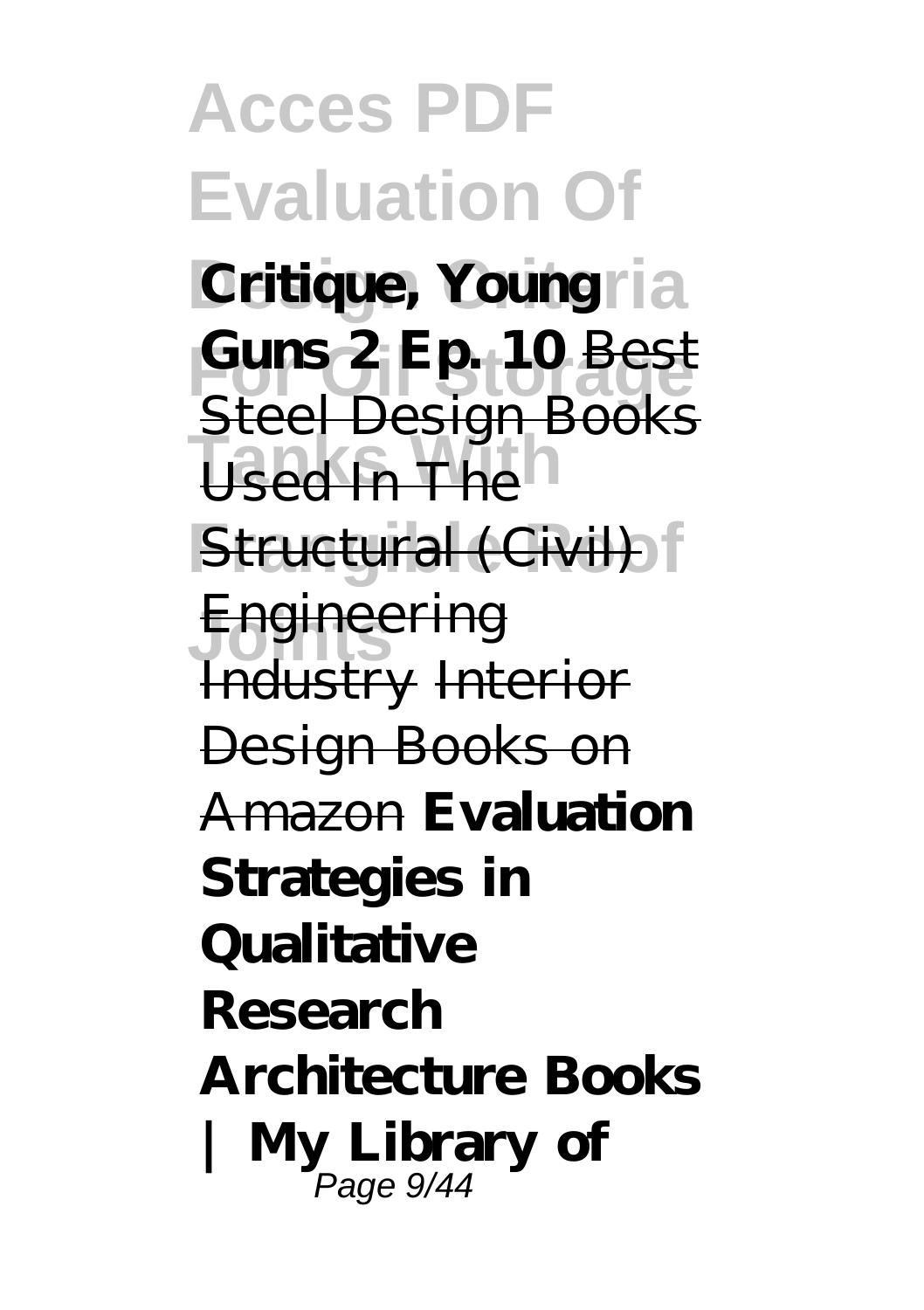**Acces PDF Evaluation Of Essentials** riteria **Evaluation Of**<br> **Position Culture Tangh Criteria** Pe Methods. Mainly, **Joints** there are three **Design Criteria For** methods that help in evaluating design ideas; pass-fail evaluation, evaluation matrix and SWOT analysis. These methods can be implemented Page 10/44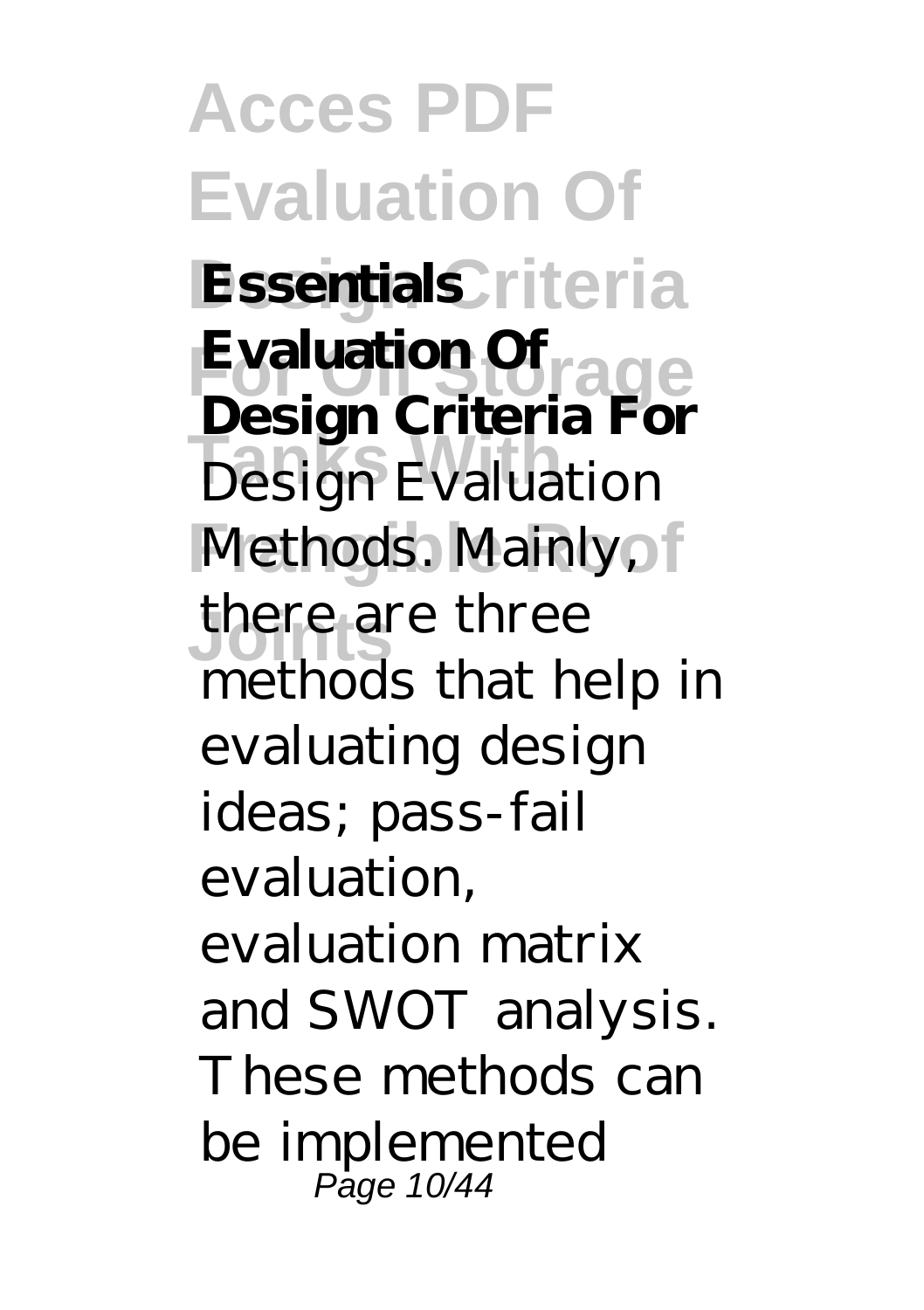**Acces PDF Evaluation Of** individually or in a sequence-based<br>
mumber of stage **Tanks With** the number of creative ideas and the type of the number of steps on evaluation required.

**How to Evaluate Design Ideas**

An integrated design tool was used to evaluate schematic designs Page 11/44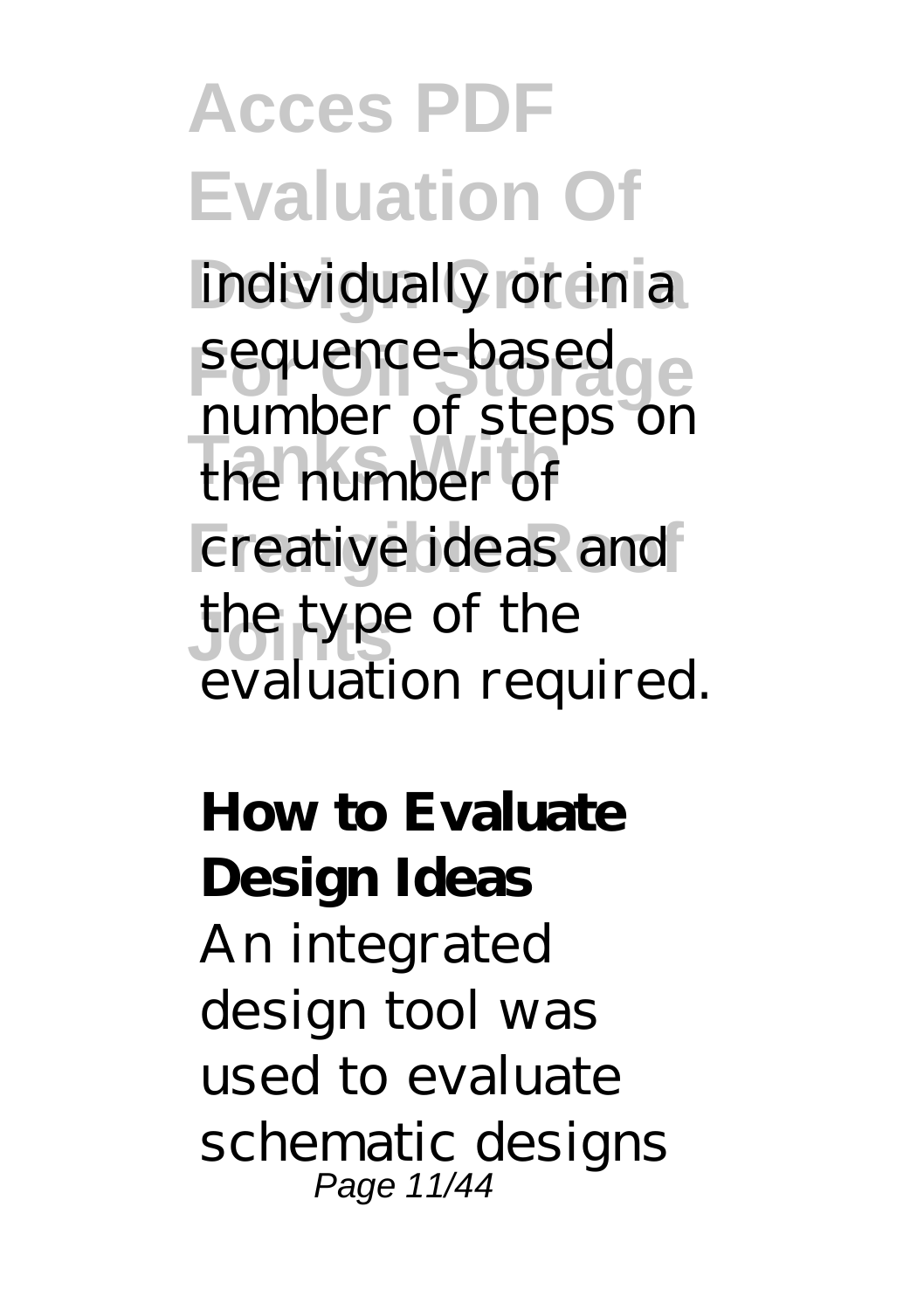**Acces PDF Evaluation Of** between competing contractors. The included<sup>With</sup> programming **cof Joints** requirements, evaluation criteria building operations, image and aesthetics, functionality and design standards, security, and technology.

Page 12/44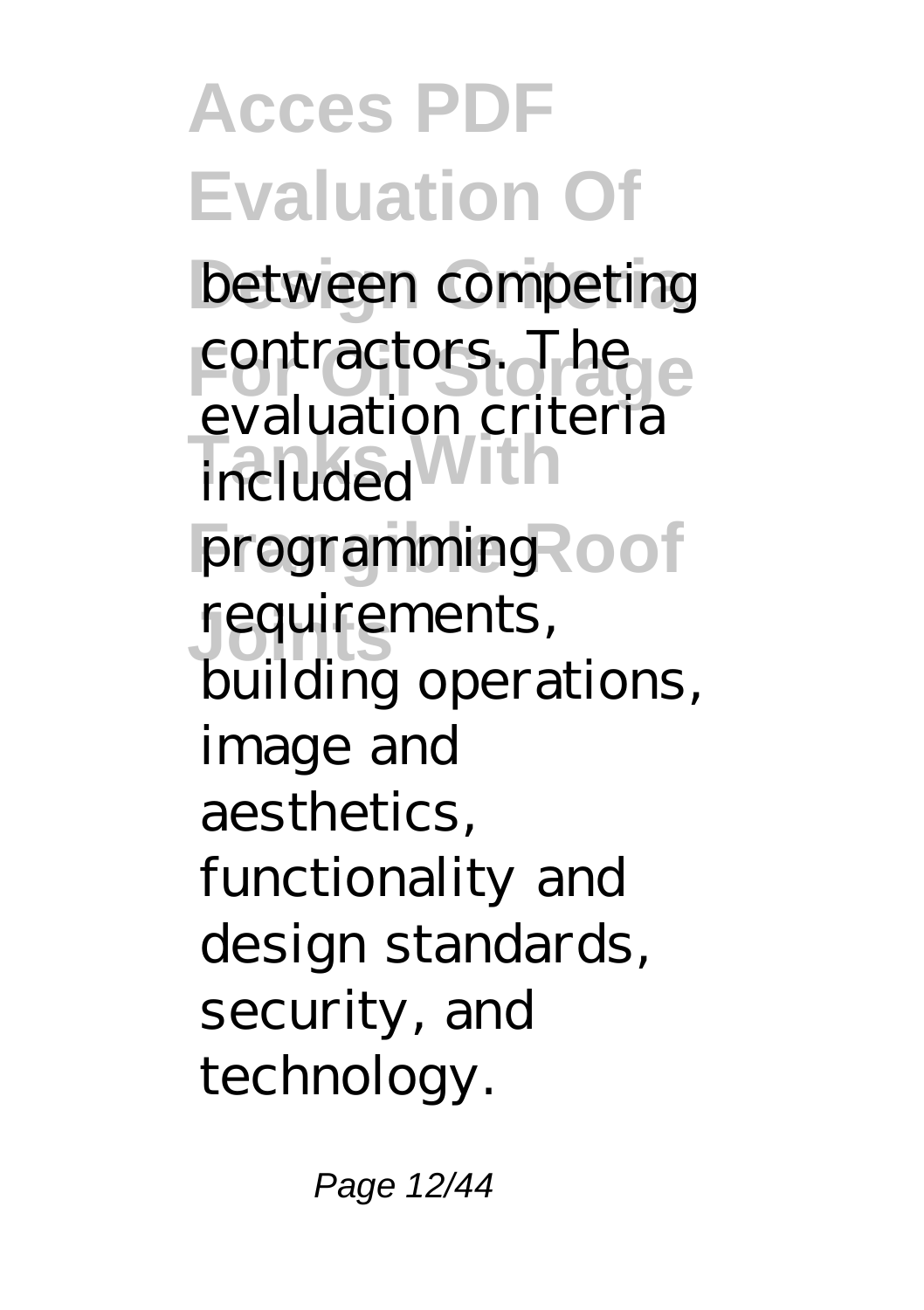**Acces PDF Evaluation Of 6 Integrated** teria **Building Design<br>
Guitaria** formula **Evaluating ...** PDF | Architectural research of the last **Criteria for** two or three decades has been largely devoted to design methodology.

**(PDF) Criteria for Design Evaluation :** Page 13/44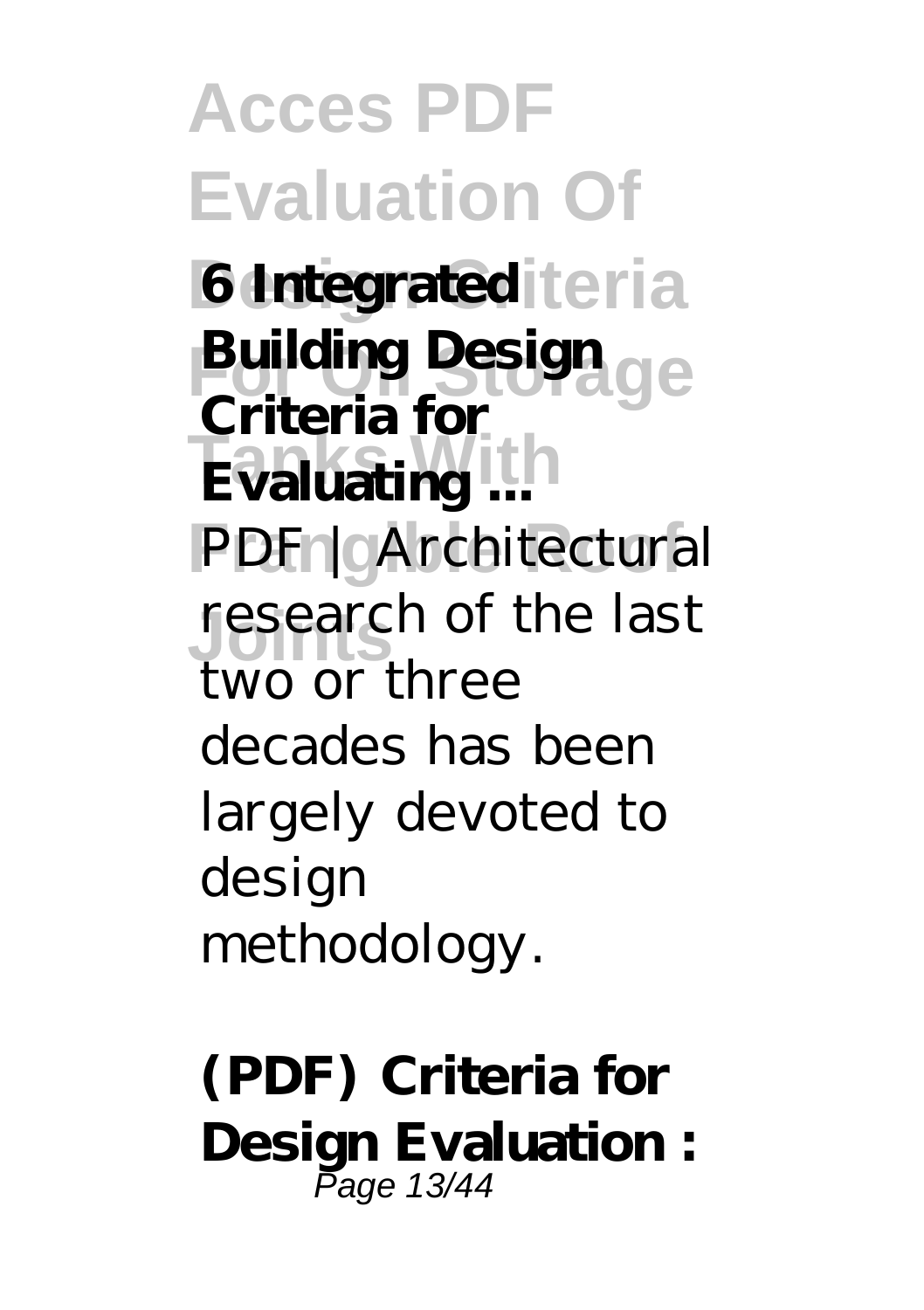**Acces PDF Evaluation Of A Process-Oriented For Oil Storage ... Tanks With** Design Criteria for **Operating Trucks** Safely on Grades An Evaluation of JOHN C. GLENNON, Texas **Transportation** Institute, Texas A&M University This paper is concerned with the evaluation of design Page 14/44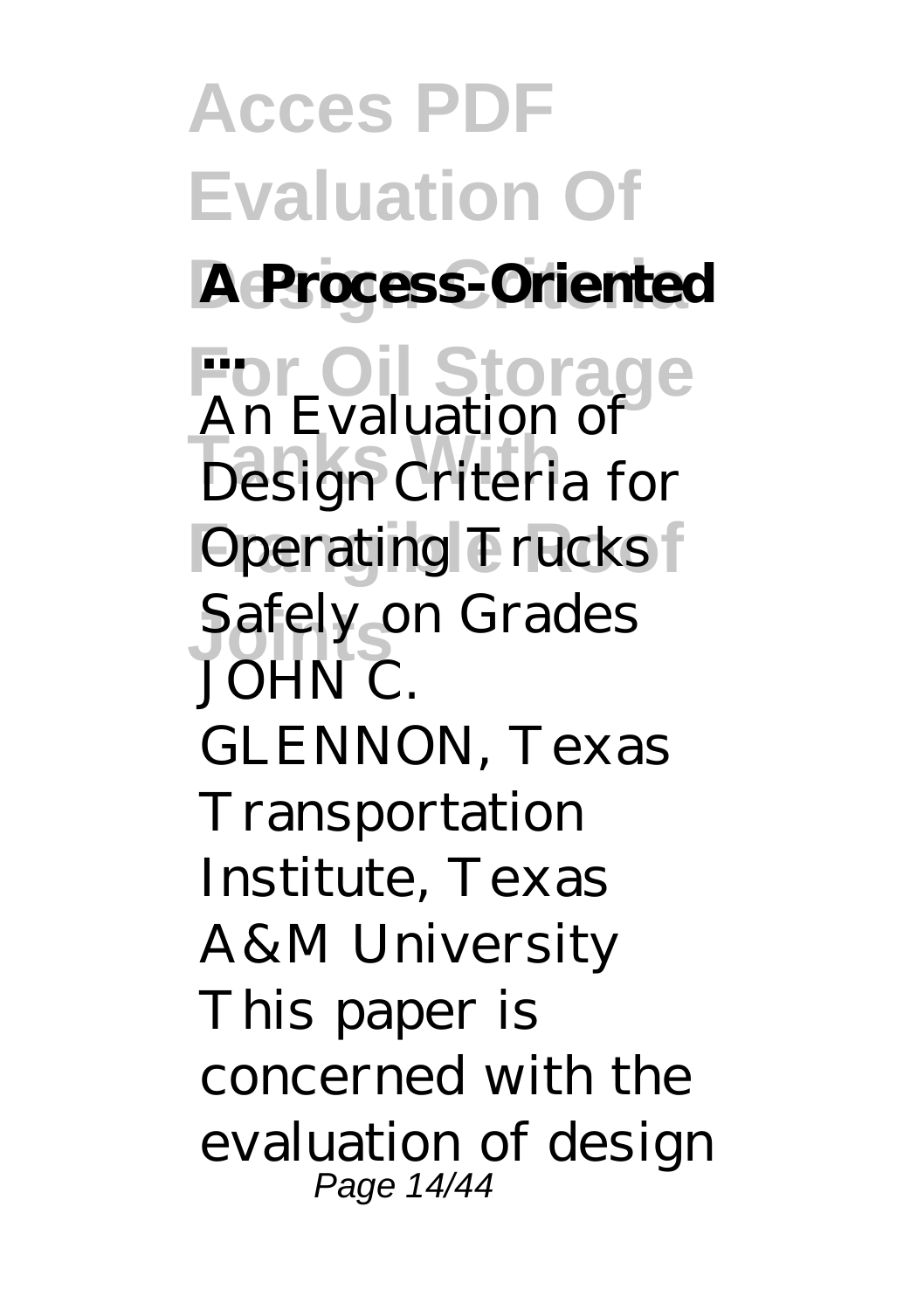**Acces PDF Evaluation Of** criteria relating<sub>ria</sub> truck operating grades to the implementation of **Joints** truck climbing characteristics on lanes.

**An Evaluation of Design Criteria for Operating Trucks ...** The design quality should consider shops' faç ade Page 15/44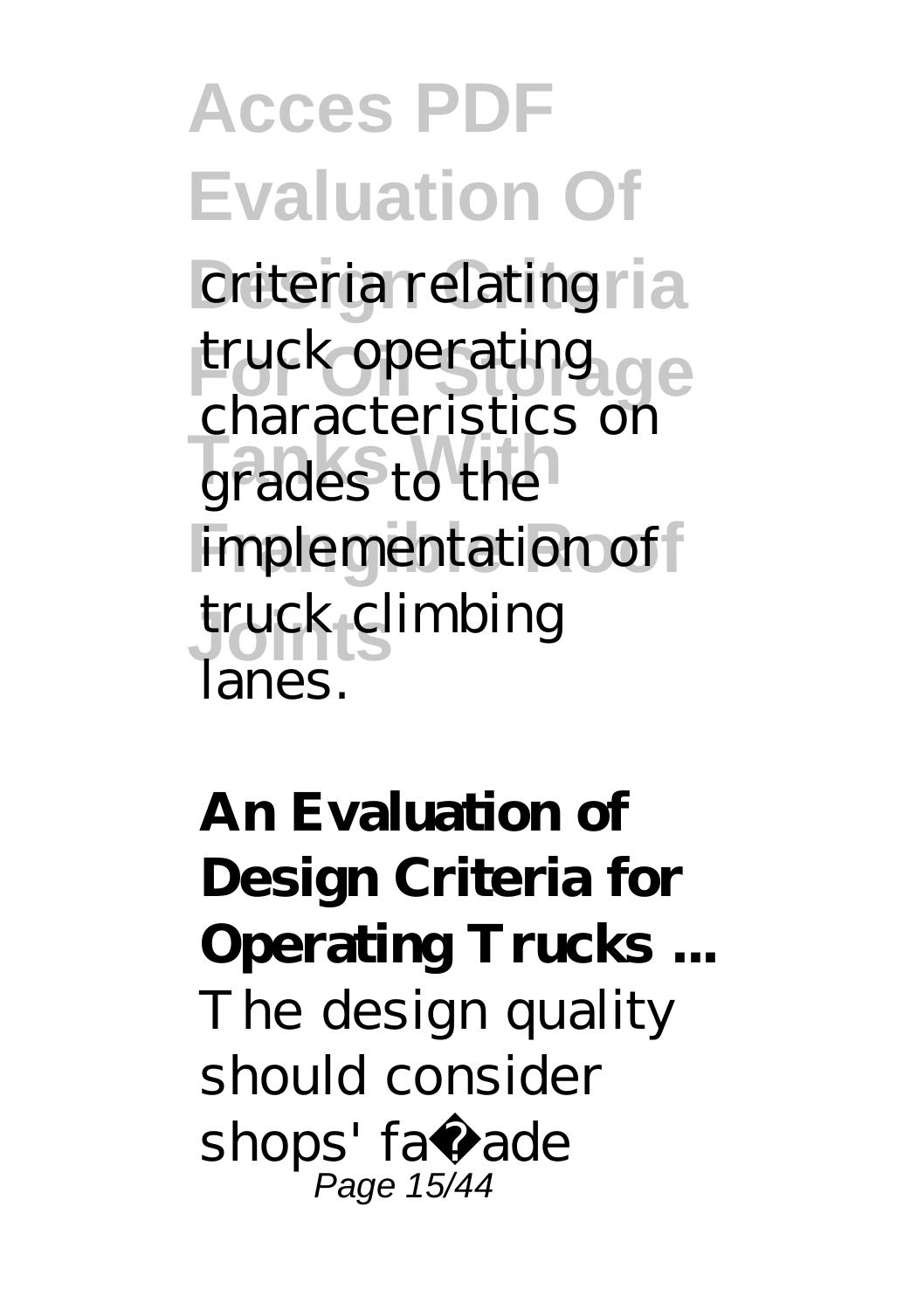**Acces PDF Evaluation Of** solutions, Criteria showcases and ge **Tange Steep** access and Roof **Singulation** in the signage etc.; scheme; flexibility of the scheme over time; quality of finishes and resistance; use of limited number of materials and environmental Page 16/44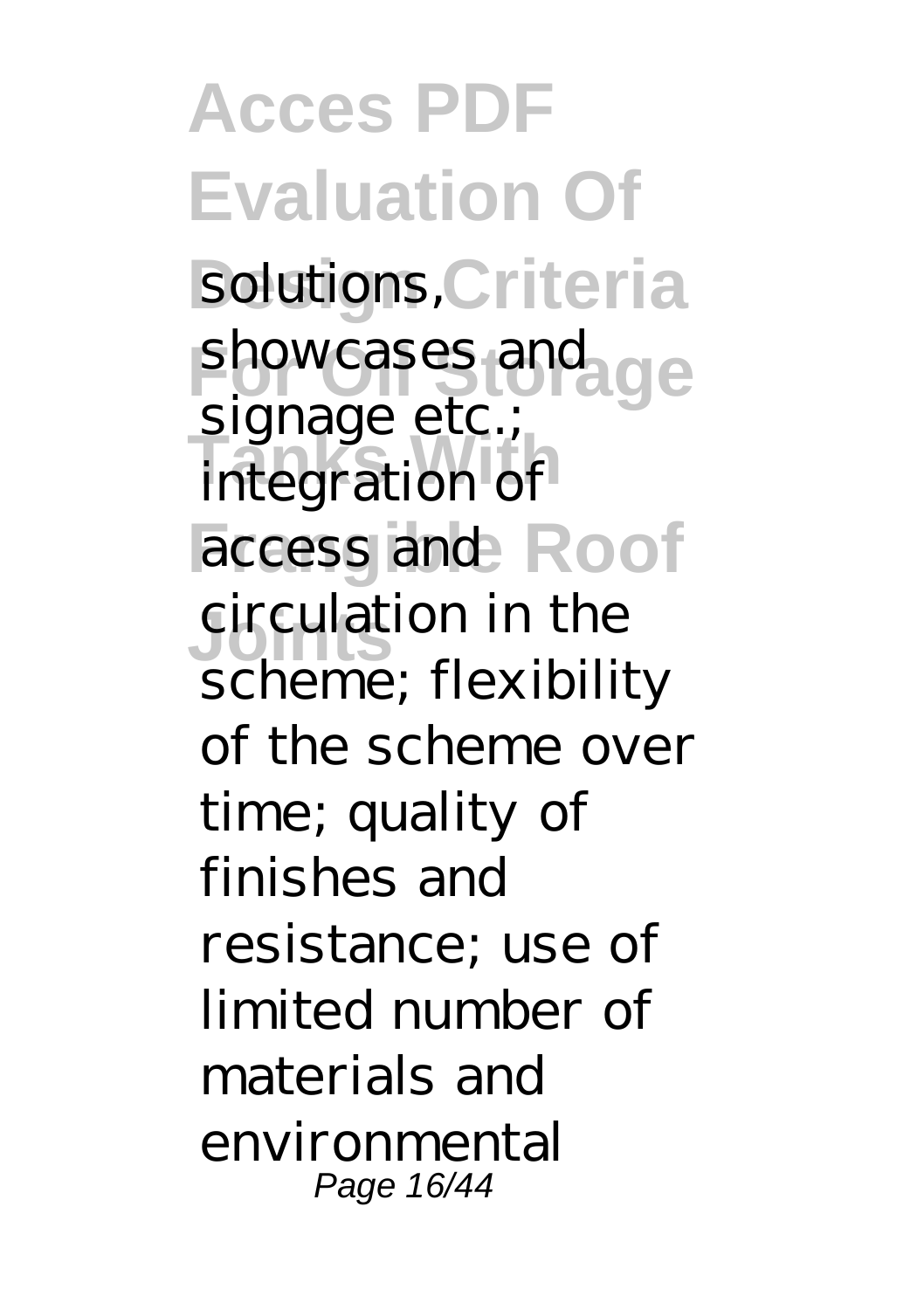**Acces PDF Evaluation Of** sustainability of la materials; lighting<sub>e</sub> **Tanks With** qualities; space quality; as well as general scenery and and acoustic specific scenery (toilets, windows to the outside, terrace)."

**Evaluation Criteria - Home - DesignCapital21** Page 17/44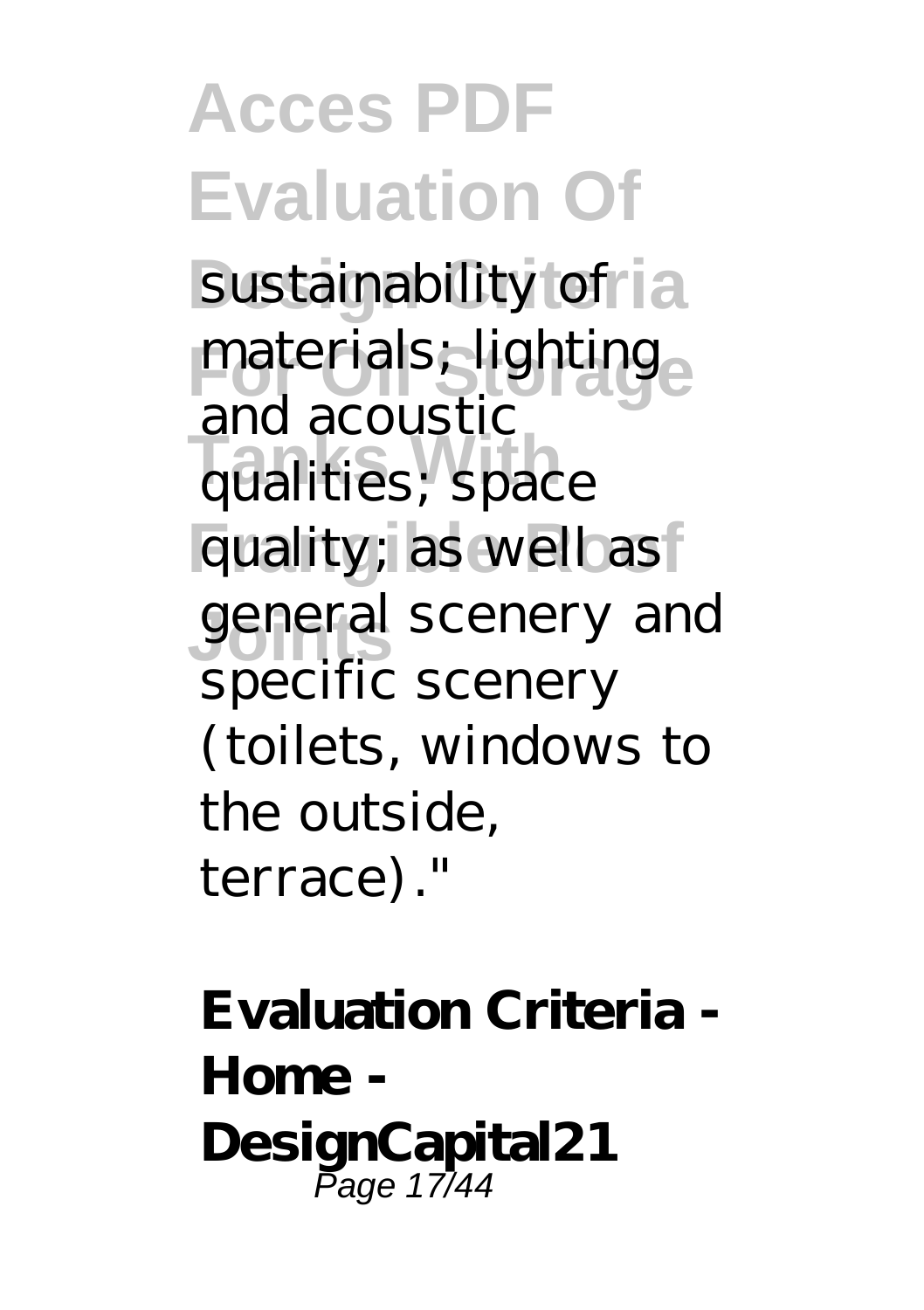**Acces PDF Evaluation Of** This is all about the practical Storage **Tanks With** what makes a good web site design, of such as userconsideration of friendliness, speed, security, site maps and other technical details, etc. Many of these details are not visually apparent—you will not see a website's Page 18/44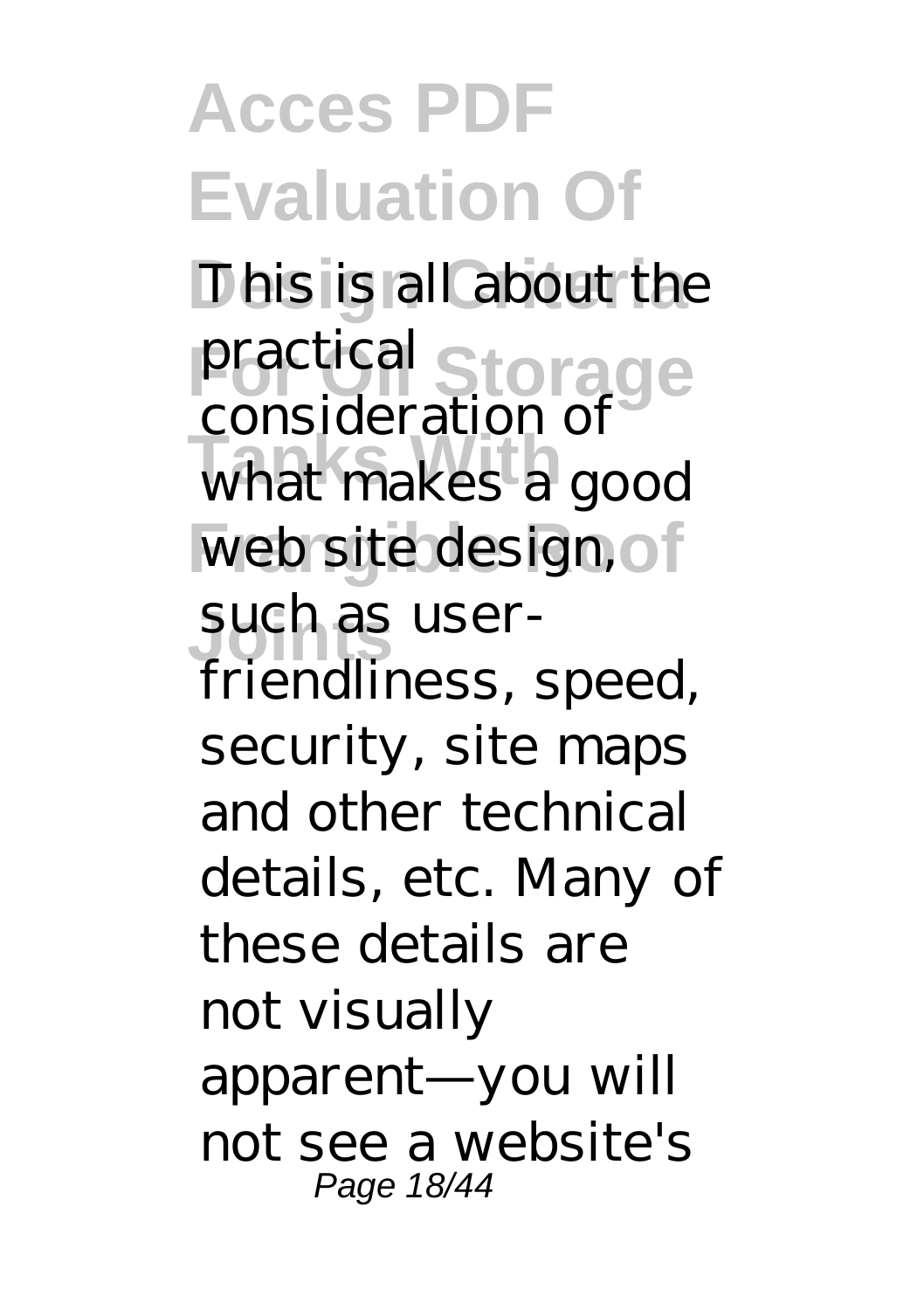**Acces PDF Evaluation Of** security whener<sup>ia</sup> typing in the URL. **Tanks With** will make or break a websitele Roof **Joints How to Evaluate the** Even so, usability **Quality of Your Website Design EVALUATION** CRITERIA. Like most large data systems, SESTAT serves multiple Page 19/44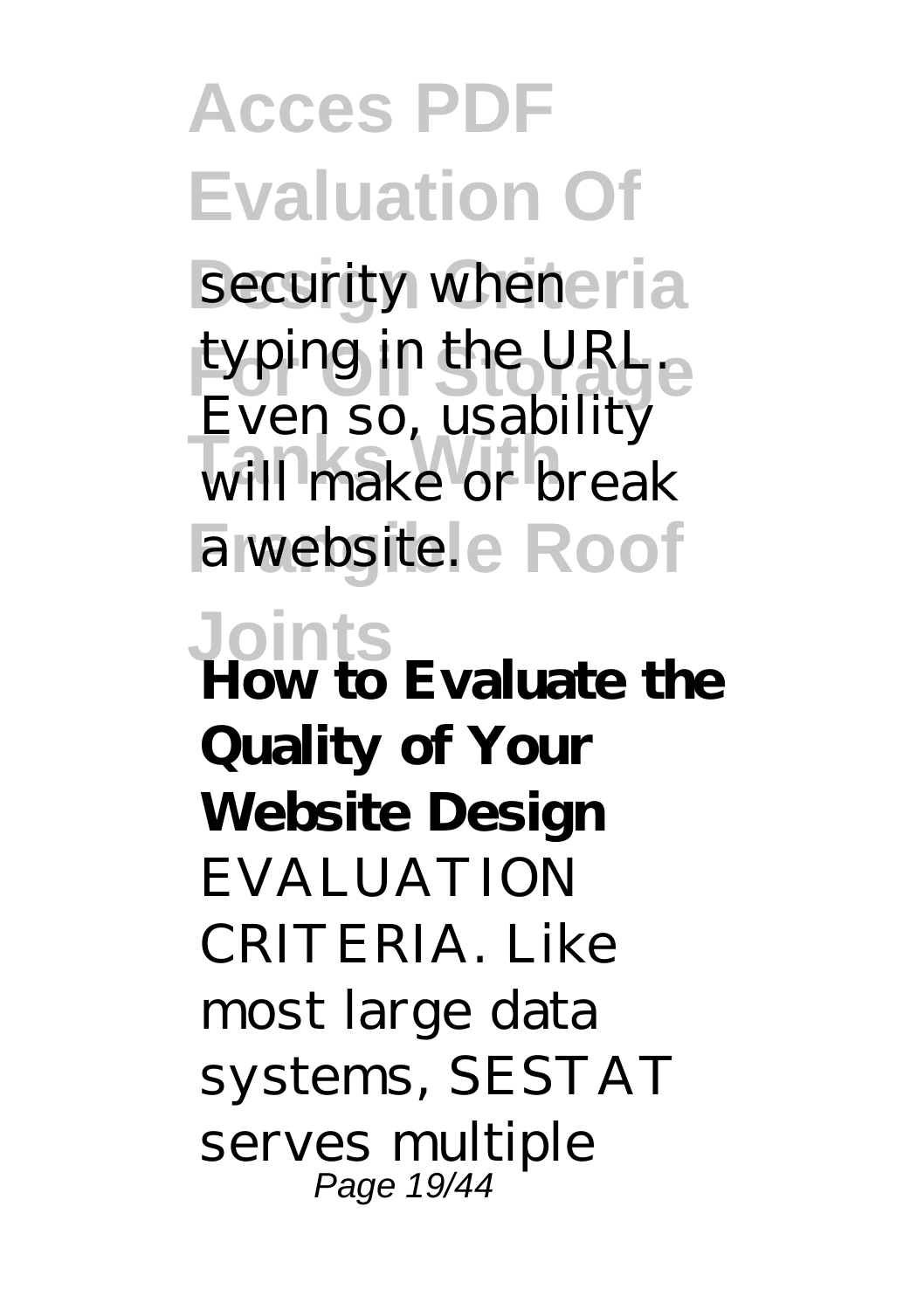**Acces PDF Evaluation Of** purposes, and no a single design can be **Take With Withest Consequently**, the search for the oof  $J$ **design must** ideal in all respects. balance tradeoffs among multiple objectives. In our evaluation of the three design options for the 2000 decade SESTAT, the Page 20/44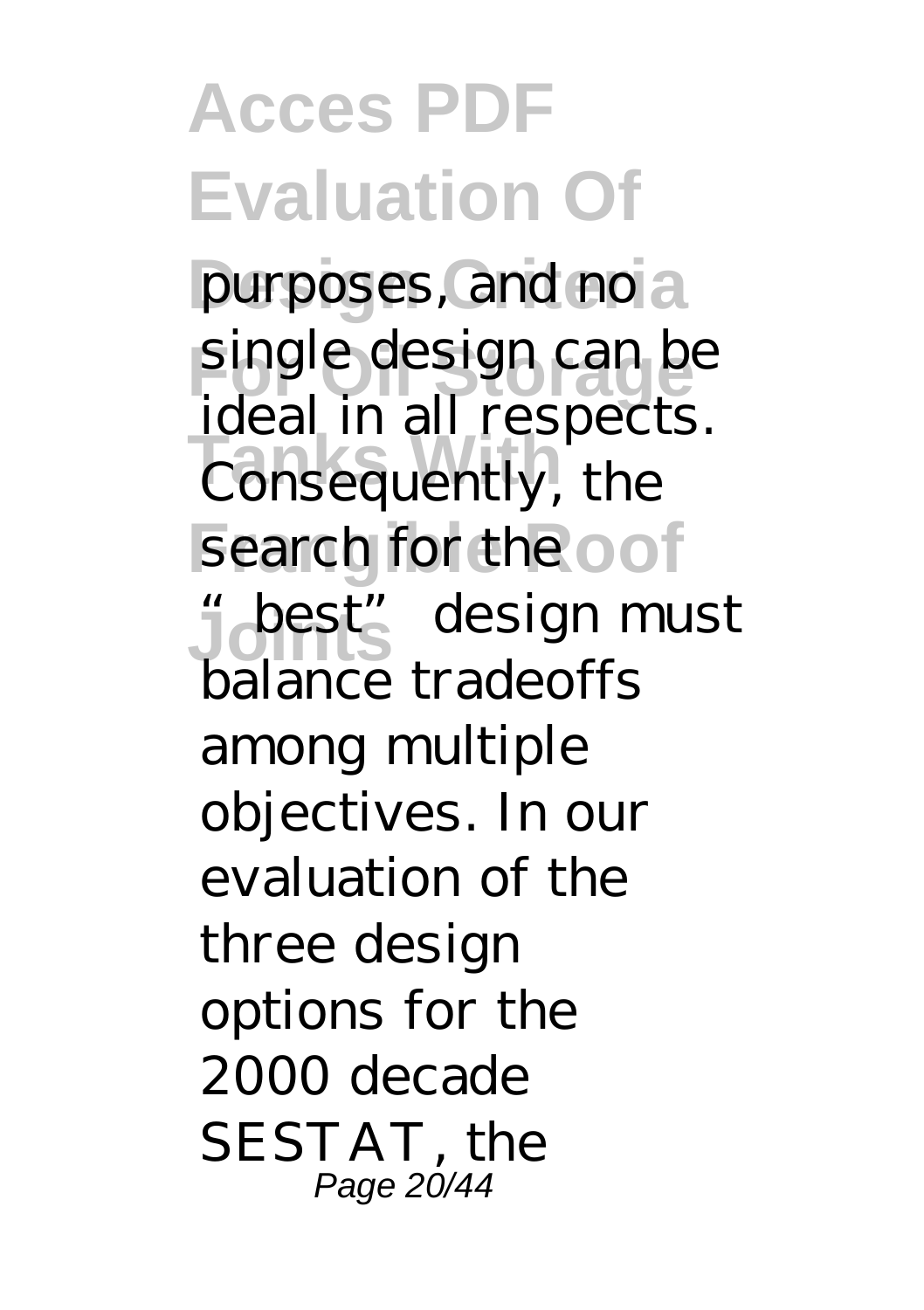**Acces PDF Evaluation Of** committee riteria considered several **Tanks With** from the committee's Roof **Joints** collective criteria, adopted experience with design and evaluation of surveys.

**Evaluation of the Design Options | Improving the** Page 21/44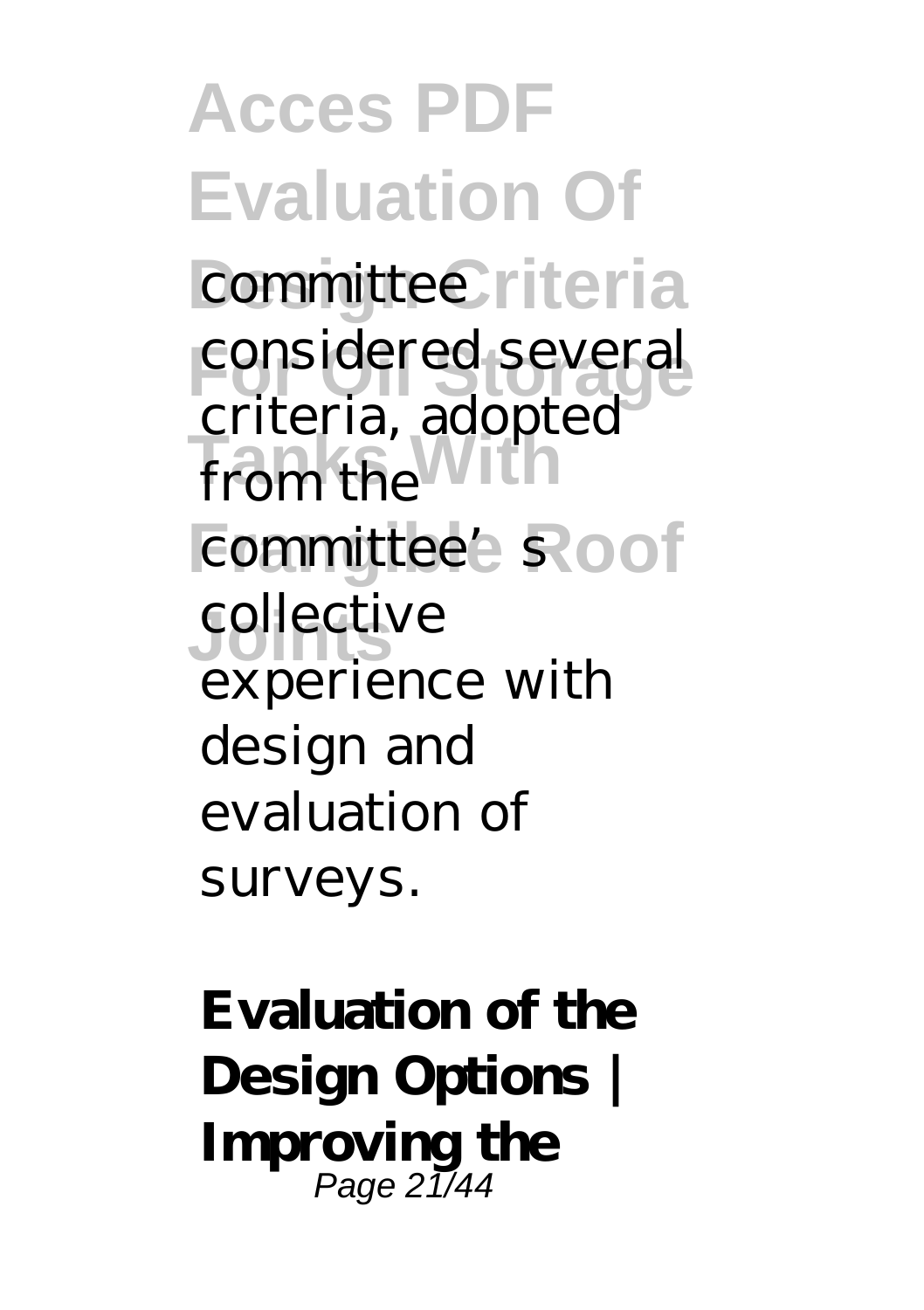**Acces PDF Evaluation Of Design of ...** iteria The Engineering **Tanks With** discussed and voted by three different **Joints** juries, the criteria are professional and academic jury's votes are given more importance according to the relevant question and criteria, each questions are Page 22/44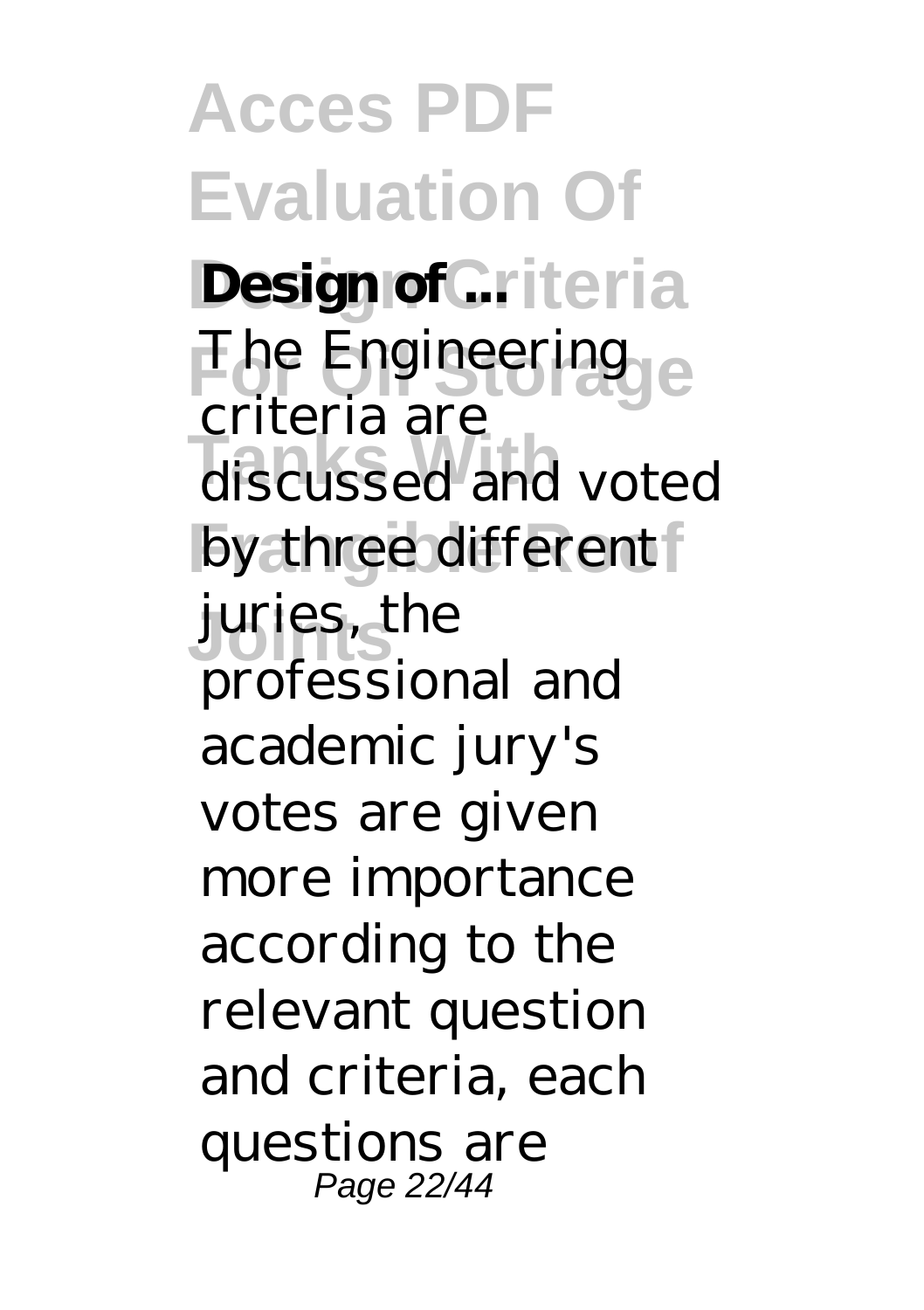**Acces PDF Evaluation Of** answered on a scale from zero to eleven.<br>Presentation **Presentation** of design, visualization **Joints** of use and Presentation. maintenance, clearness representation and relevant details are addressed and are voted by three different juries, the focus group jury's Page 23/44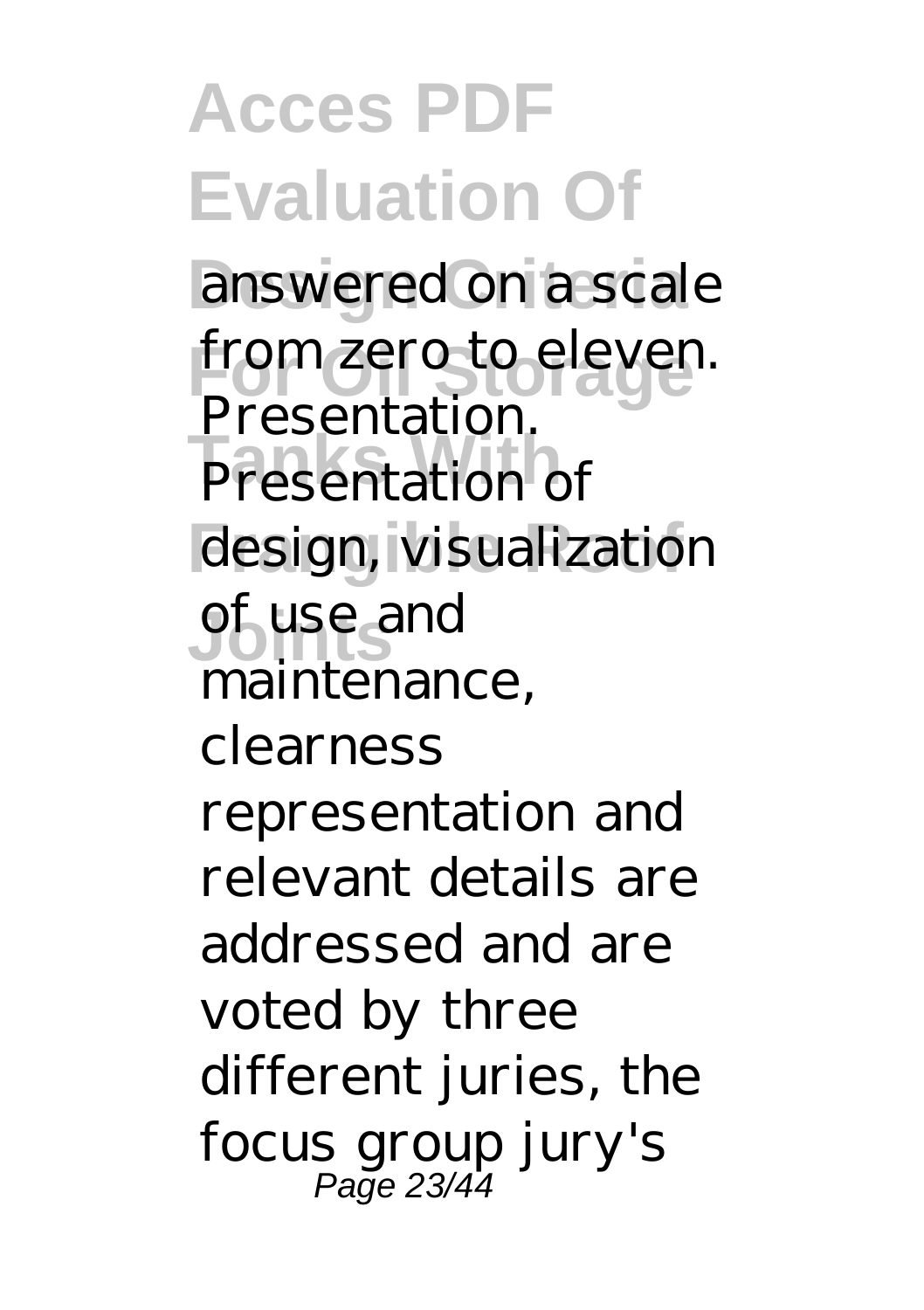**Acces PDF Evaluation Of** votes are given ria relatively more ge **Tanks With A' Design Award Joints and Competition**  importance **Evaluation Criteria** The list below outlines some of the main evaluation criteria that might be included in an evaluation. Effectiveness – The Page 24/44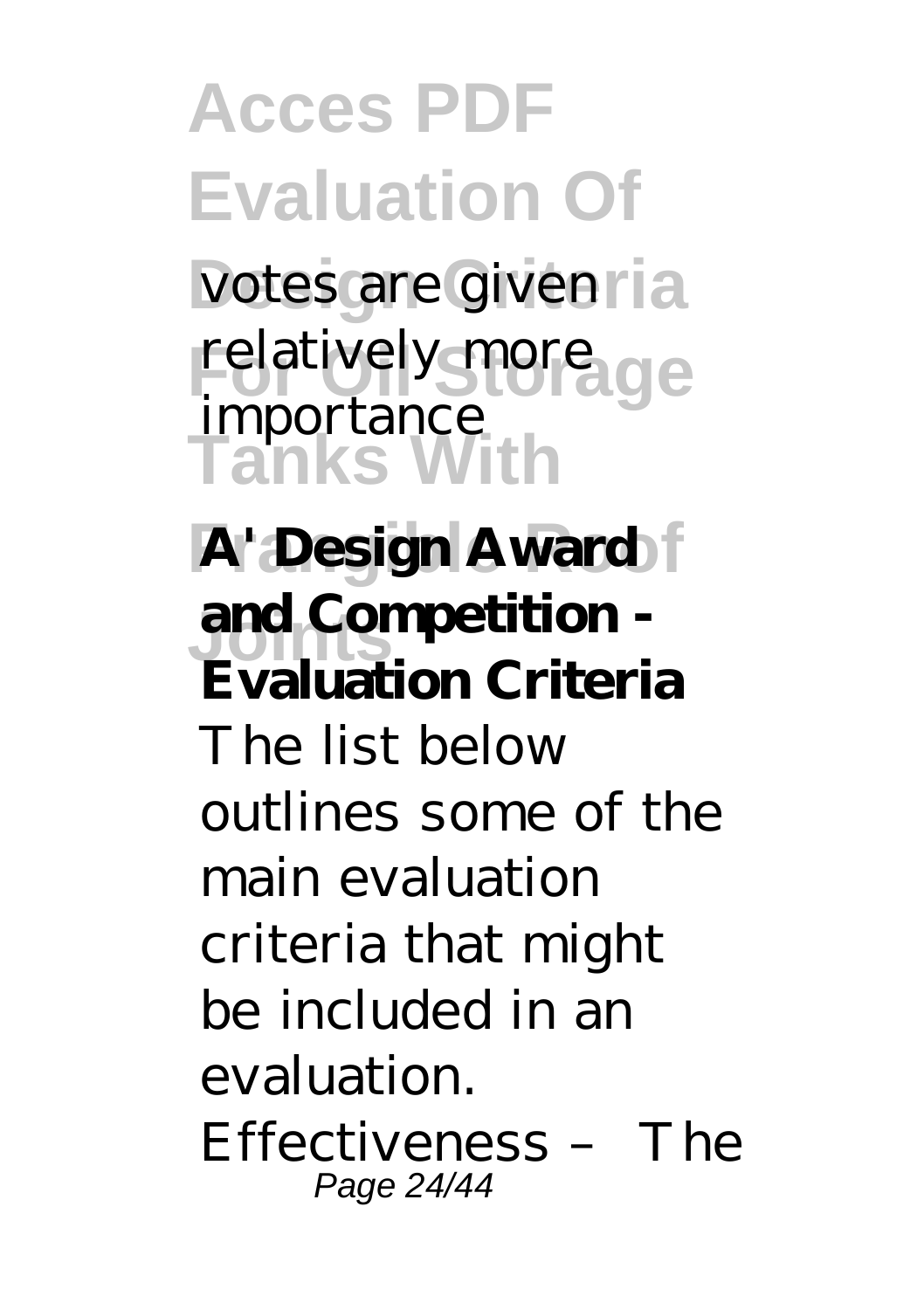**Acces PDF Evaluation Of** effectiveness of a program is the age achieves its intended objectives for the target extent to which it audience. This might include changes in teaching practices, learning environments, student wellbeing, learning engagement or Page 25/44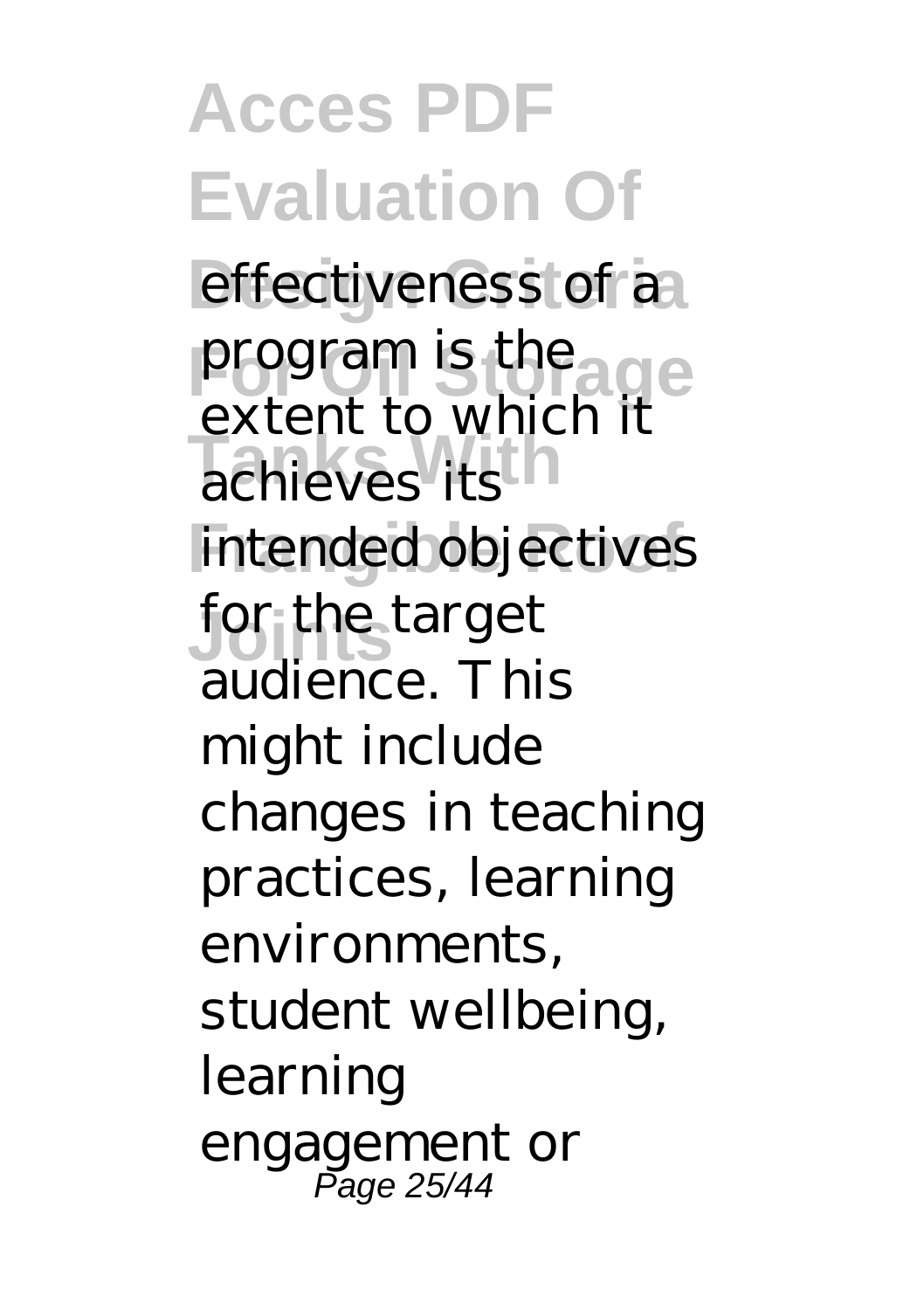**Acces PDF Evaluation Of** learning outcomes. Follow the link to for more With information. Roof **Joints Evaluation criteria -** Outcome evaluation **Department of Education** Assessment frameworks are a set of criteria against which a design can be Page 26/44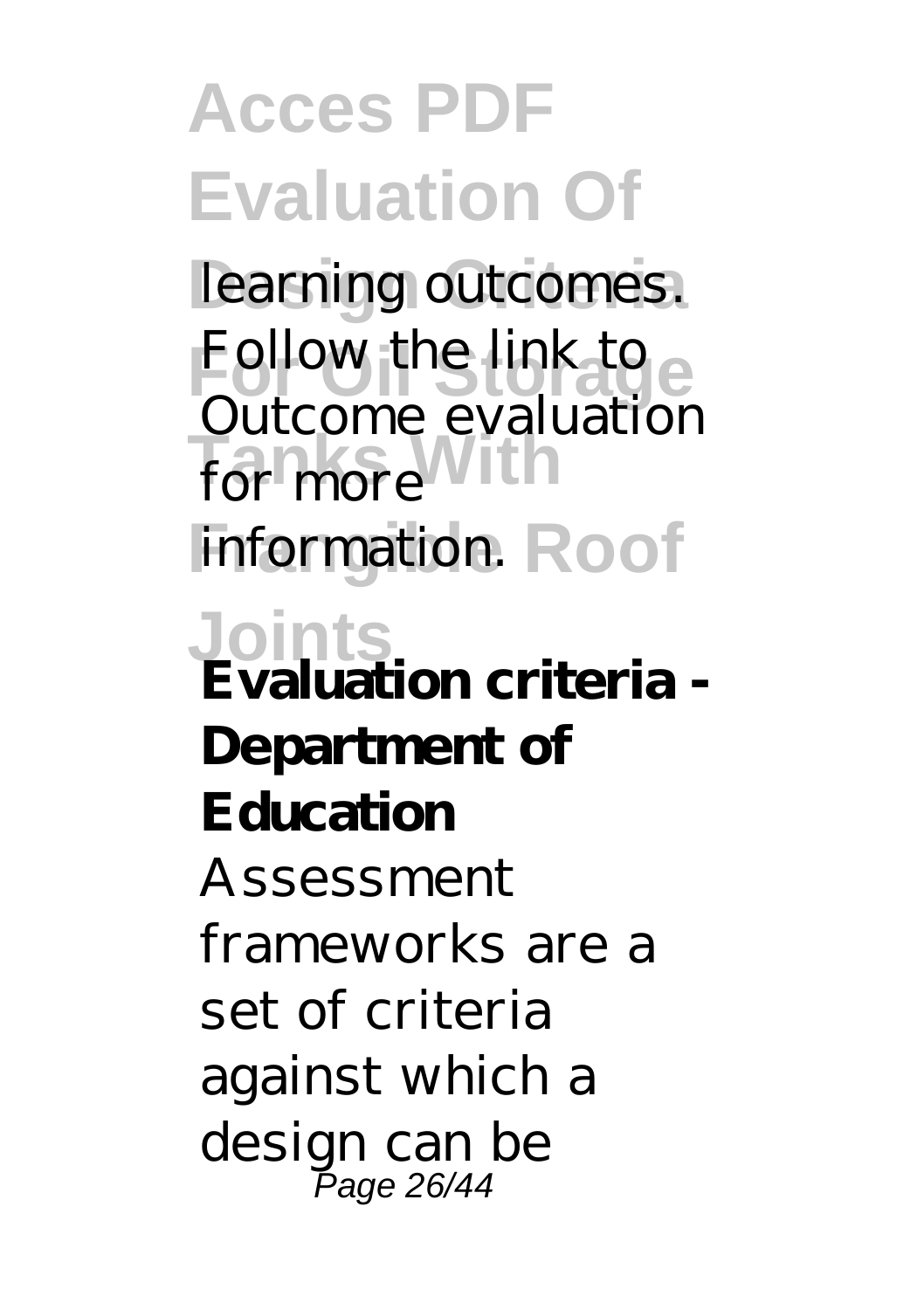**Acces PDF Evaluation Of** assessed. They can cover a range of **The State of State With** securing well-cof designed places issues that are (such as Building for Life...

**Design: process and tools - GOV.UK** Our evaluations of the various fashion design designers Page 27/44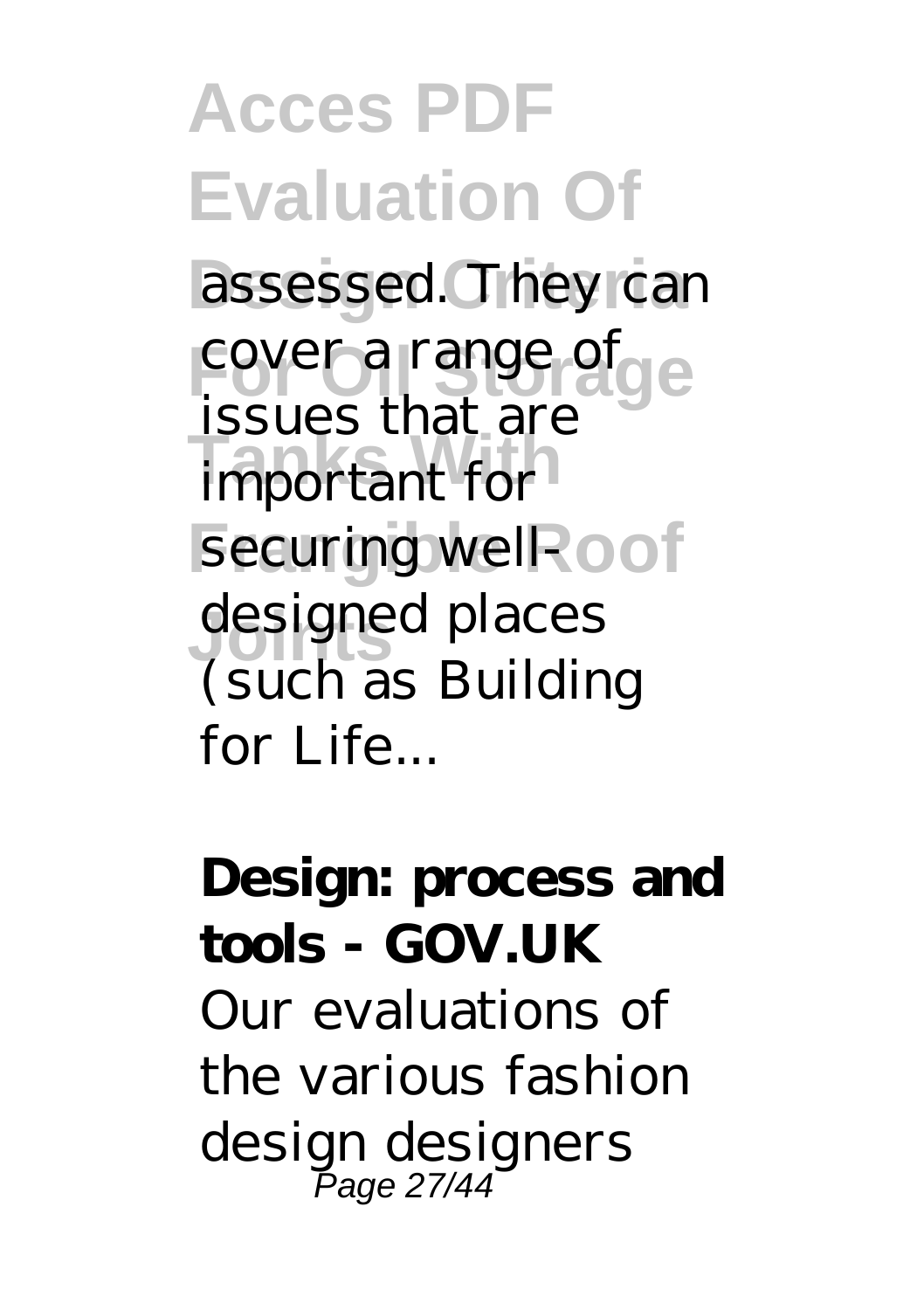**Acces PDF Evaluation Of** include the riteria following areas of Recognition, **N** Material, le Roof **Joints** Craftsmanship, evaluation: Reputation, and Catalog. Brand recognition is an important part of the evaluation which involves understanding the designers involved, Page 28/44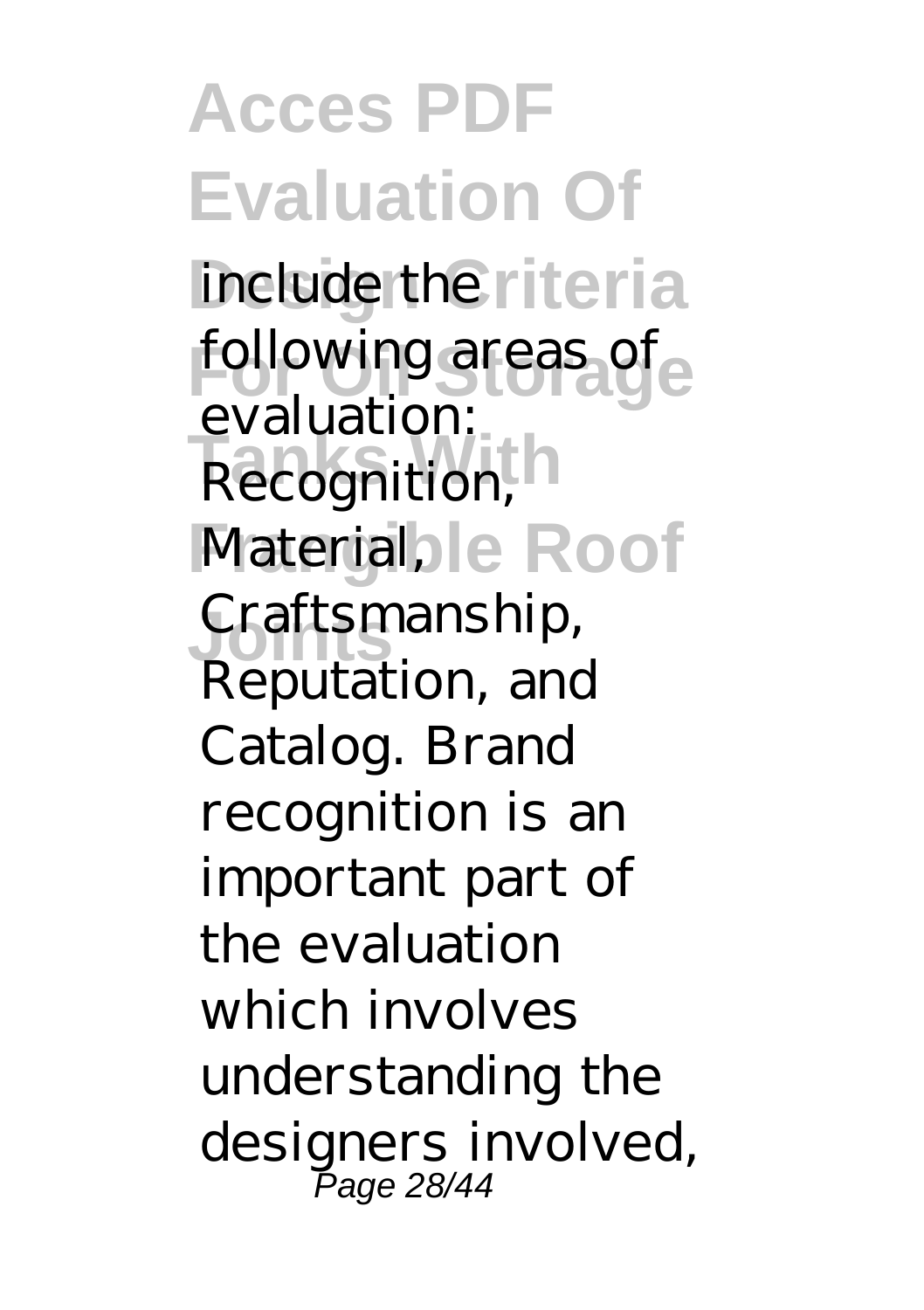**Acces PDF Evaluation Of** the history of the a designers and the **Drana, and the** worldwide. Our of evaluations include brand, and their designers who provide to a luxury industry of individuals around the world looking for the latest fashions and our ...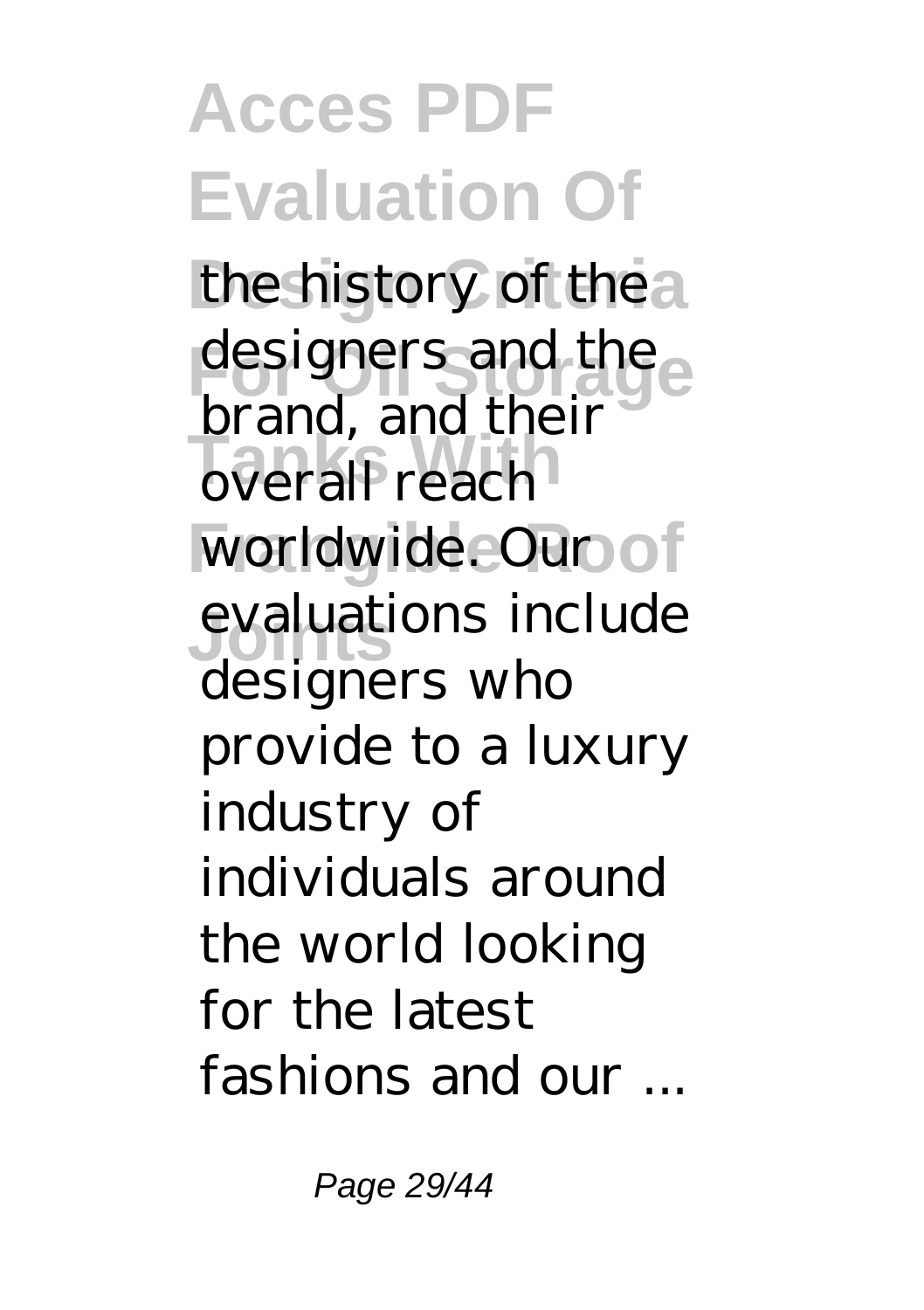**Acces PDF Evaluation Of Dur Evaluation** ria **Fortheria** for Fashion **Tanks With** Evaluative criteria should be thought **Designers Services ...** of as 'concepts' that must be addressed in the evaluation. They are insufficiently defined to be applied systematically and Page 30/44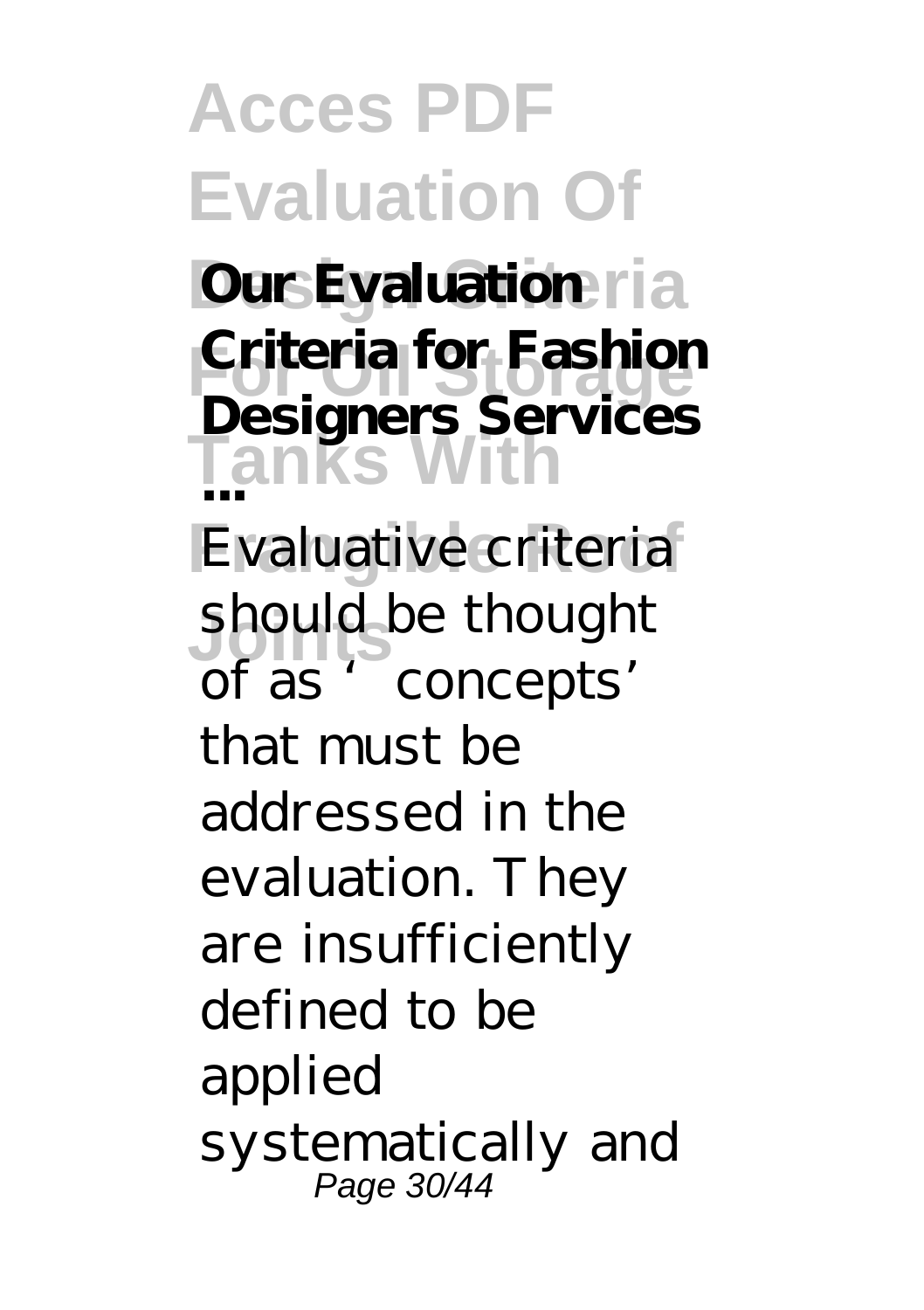**Acces PDF Evaluation Of** in a transparent i a manner to make ge **Tanks With** judgements about the intervention.of evaluative

**Joints Impact evaluation | Better Evaluation** Categories Criteria Sub criteria Sustainable design Alignment selection Design to reduce the area of Page 31/44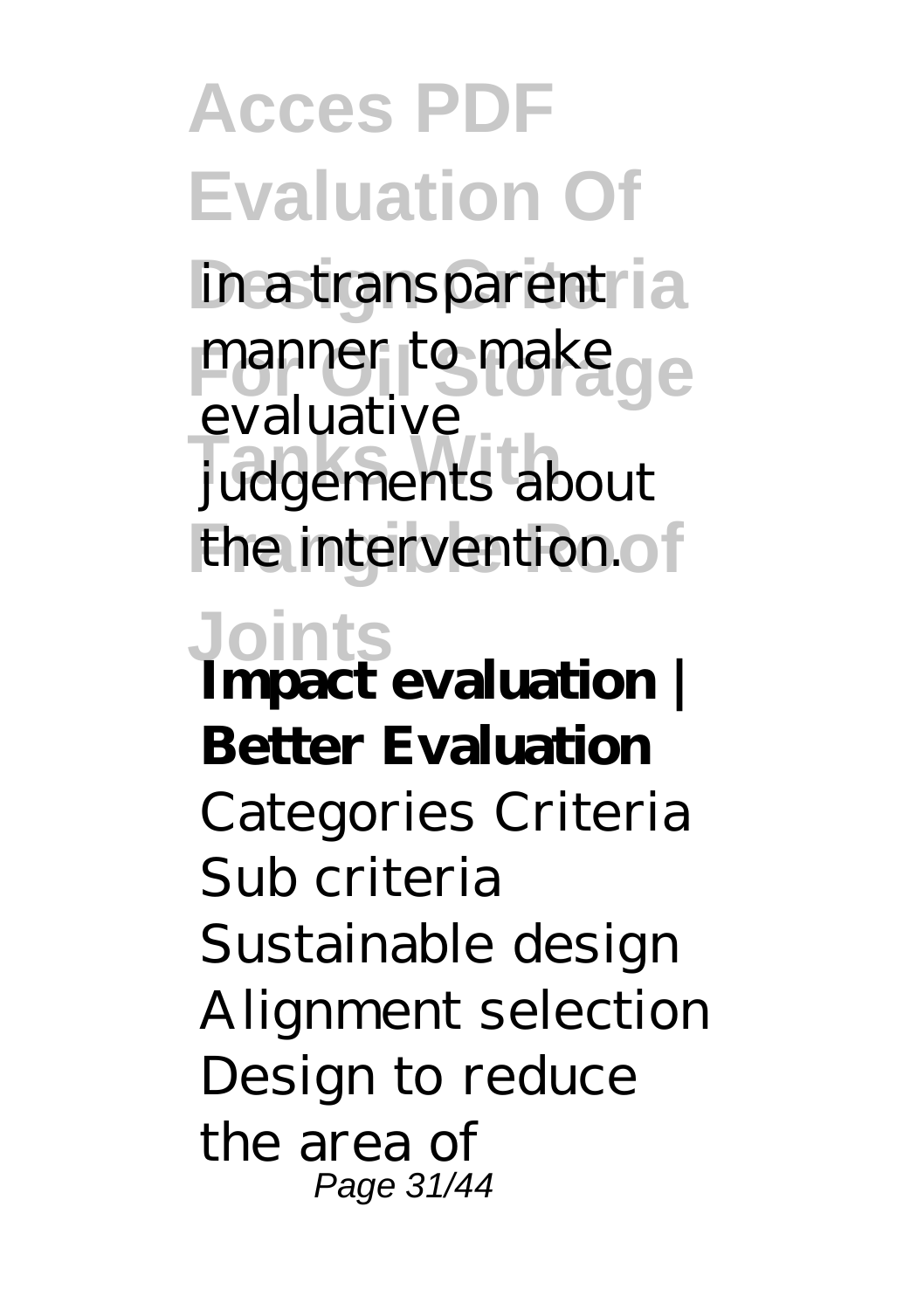**Acces PDF Evaluation Of** undeveloped landa Design to provide **Tanks** Between quality area Design **Joints** to avoid impacts to buffer between environmental resources Context sensitive design Design to avoid impact to socio economic resources Design to adjust highway features Page 32/44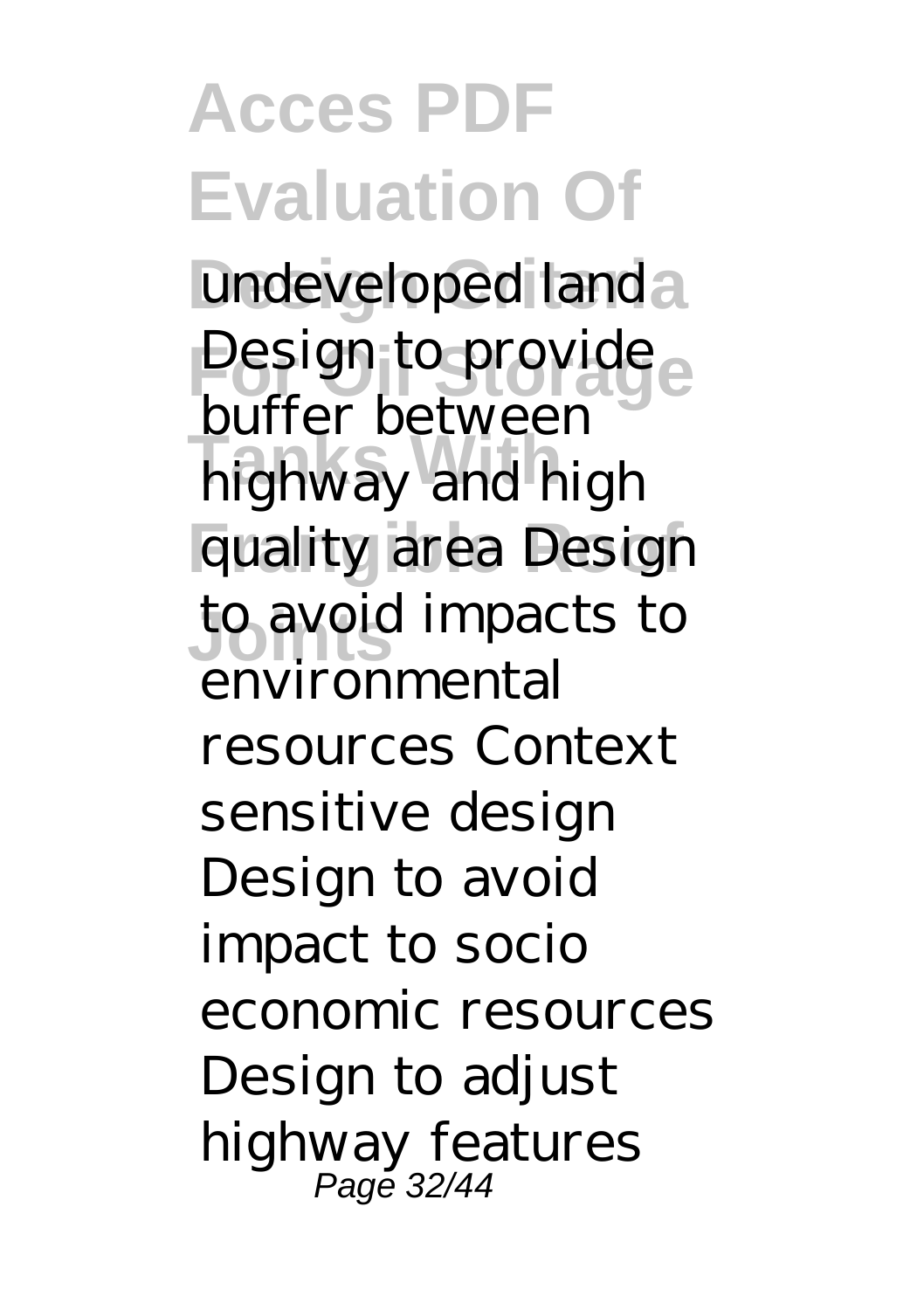**Acces PDF Evaluation Of** using design teria flexibility Design to enhancement Design to reduce **Joints** urban heat island utilize visual effect Construction activities Construction waste ...

**An Evaluation of Sustainable Design and Construction ...** Page 33/44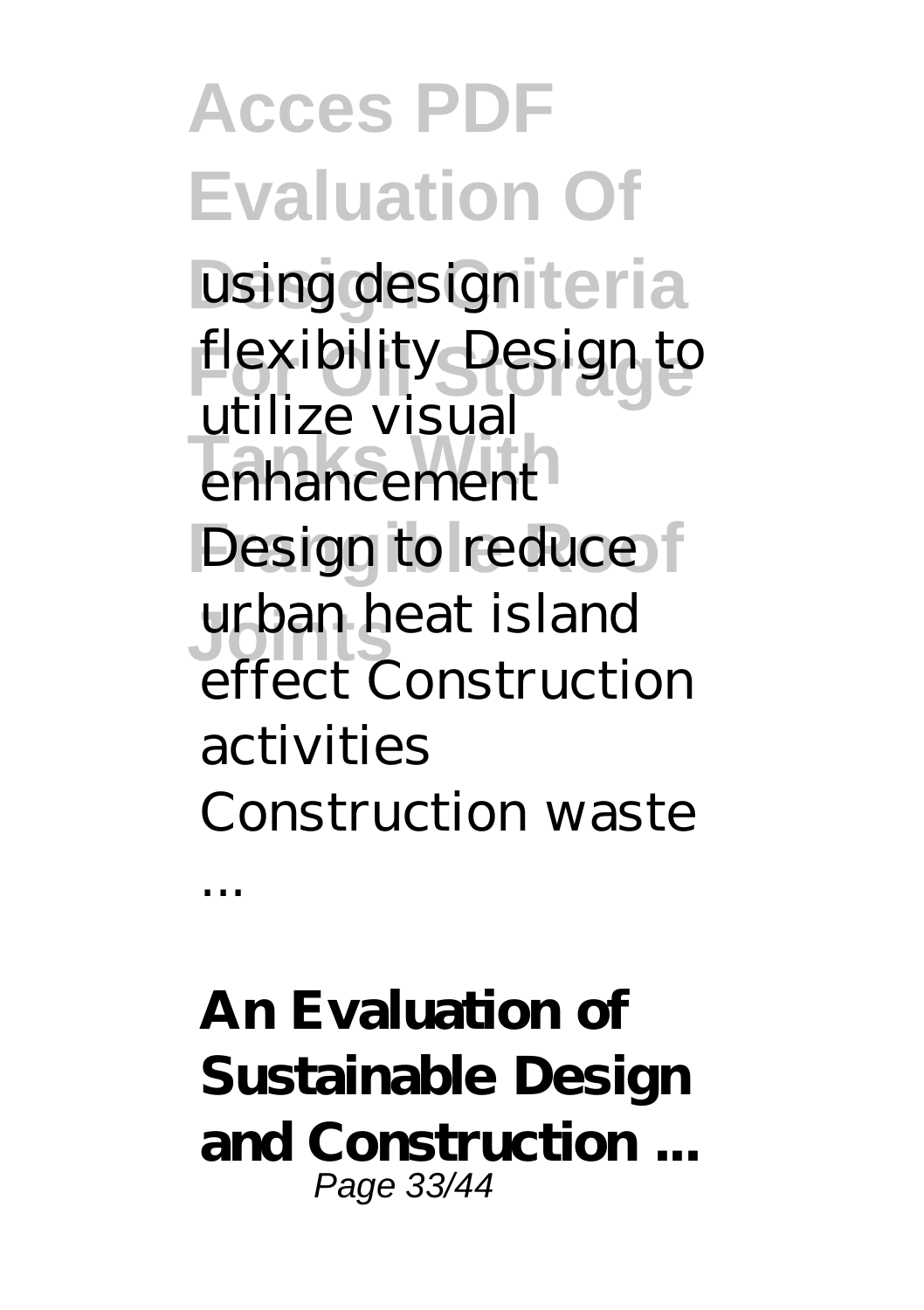**Acces PDF Evaluation Of Essential criteria** a for evaluation<br>designs and integer and external validity. Internalof **Joints** validity is attained designs are internal when the evaluator can decide whether a finding is due to the program and cannot be caused by some other factors or biases.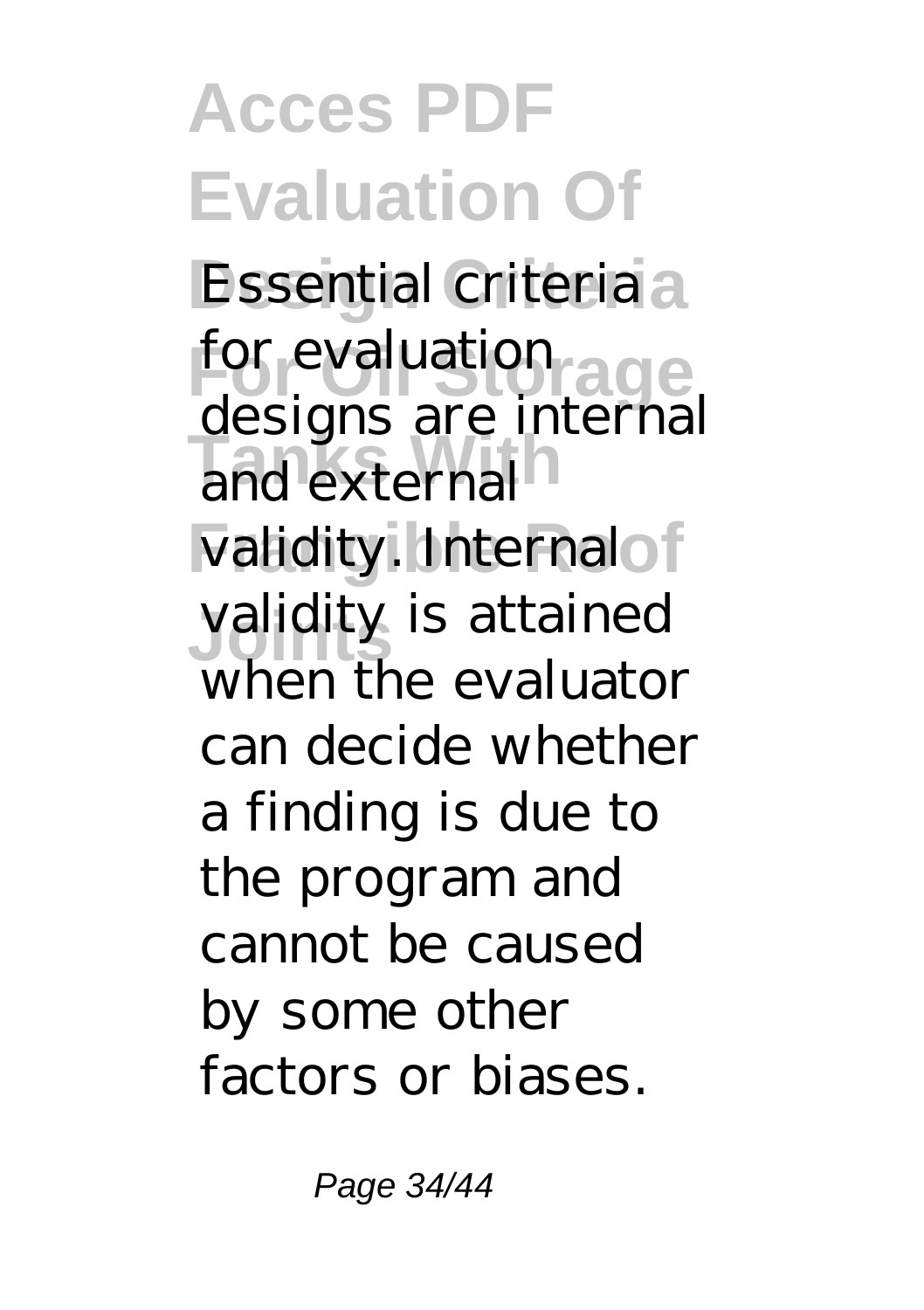**Acces PDF Evaluation Of** Design Evaluation -**For Oil Storage an overview | Tanks With Topics** If your results are **Joints** to be reliable, you **ScienceDirect** have to give the evaluation a structure that will tell you what you want to know. That structure – the arrangement of discovery- is the Page 35/44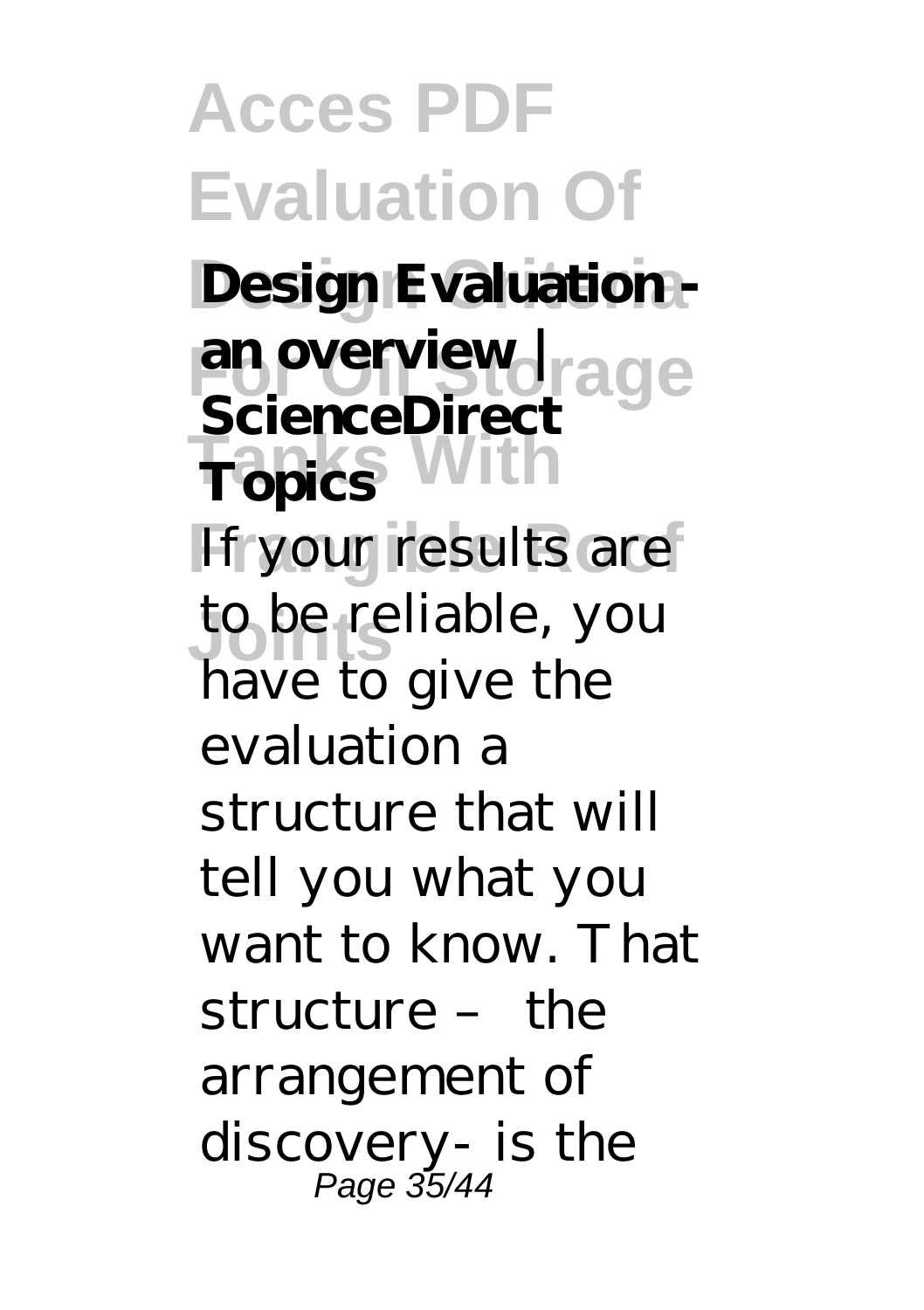## **Acces PDF Evaluation Of**

evaluation's design. The design depends **Tanks With** questions your evaluation is meant to answer. Some of on what kinds of the most common evaluation (research) questions:

**Section 4. Selecting an Appropriate Design for the** Page 36/44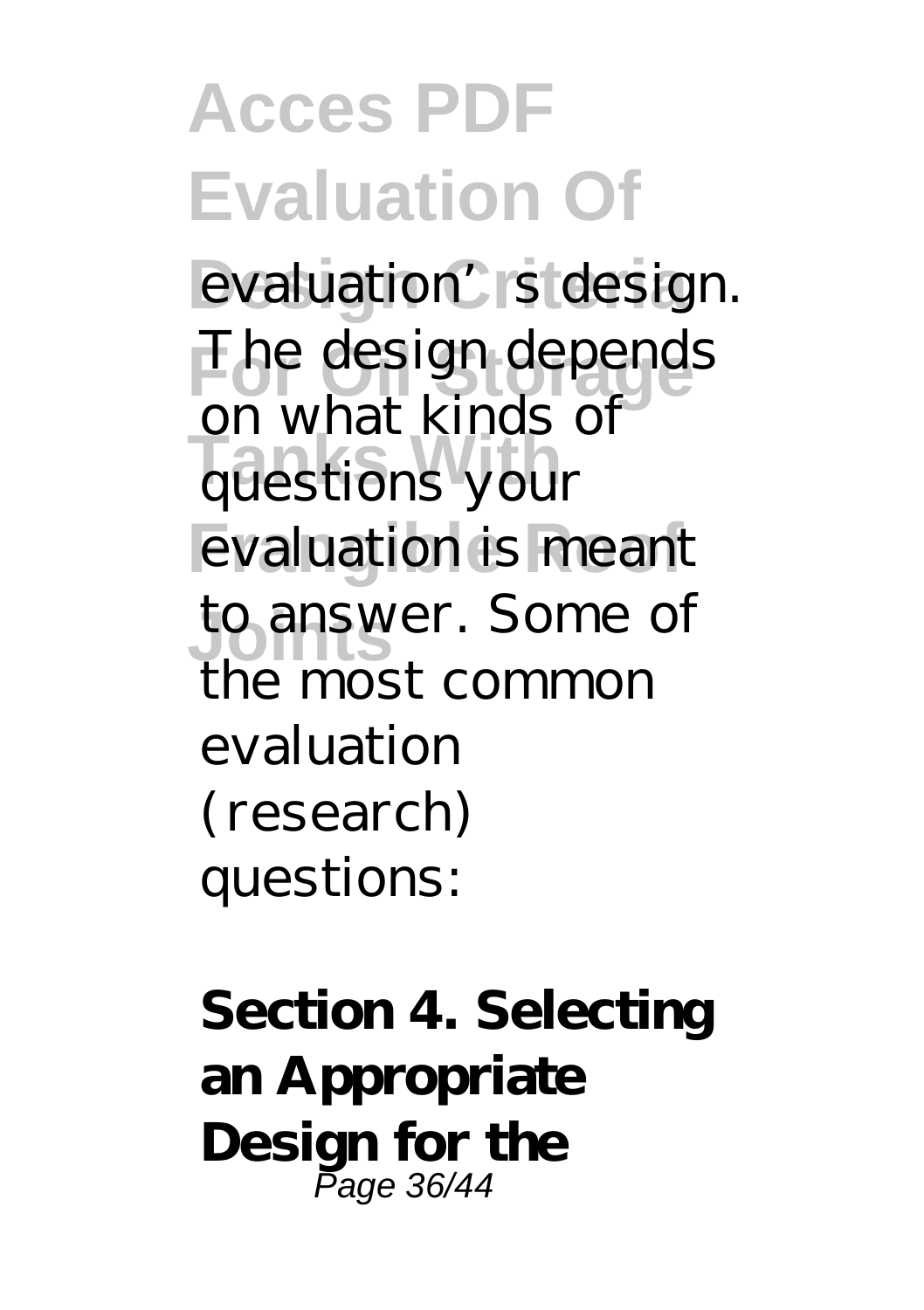**Acces PDF Evaluation Of Evaluation** riteria These guidelines **Tanks With** for design, monitoring and of **Joints** evaluation of are meant primarily projects, but the basic principles are applicable in all types of cooperation. Reduction of poverty, protection of the environment, Page 37/44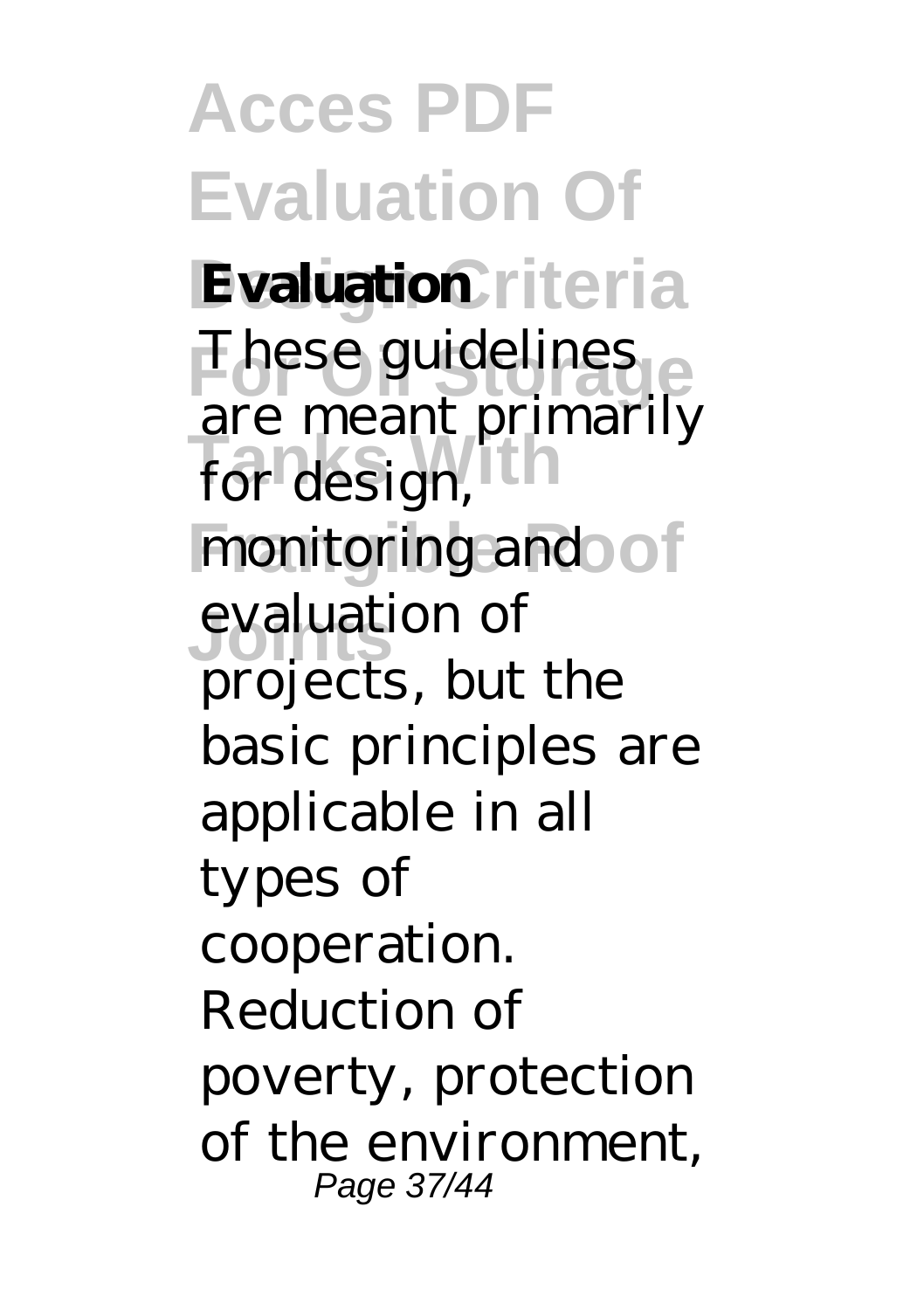**Acces PDF Evaluation Of** and promotion of a equality, democracy are the principal goals of Finland'os **Joints** development and human rights cooperation.

**Guidelines for Programme Design, Monitoring and Evaluation** In the evaluation of design criteria for Page 38/44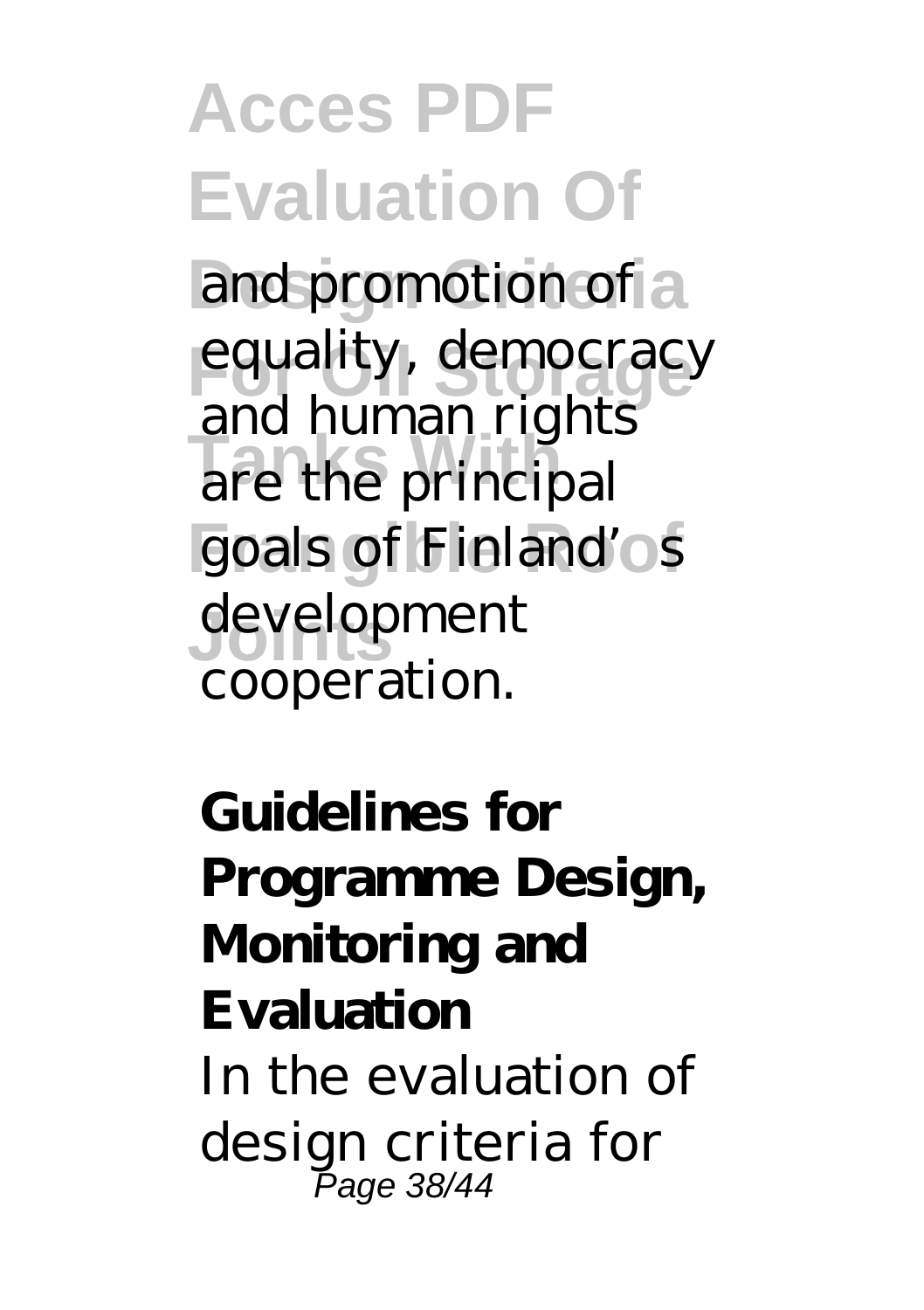**Acces PDF Evaluation Of** steel fabric<sub>lleria</sub> reinforced concrete wan paner in mg.r. standard code of design for concrete wall panel in high structure are used as a comparison. The three design code are British standard (BS 8110), American standard (ACI 318), and Australian Page 39/44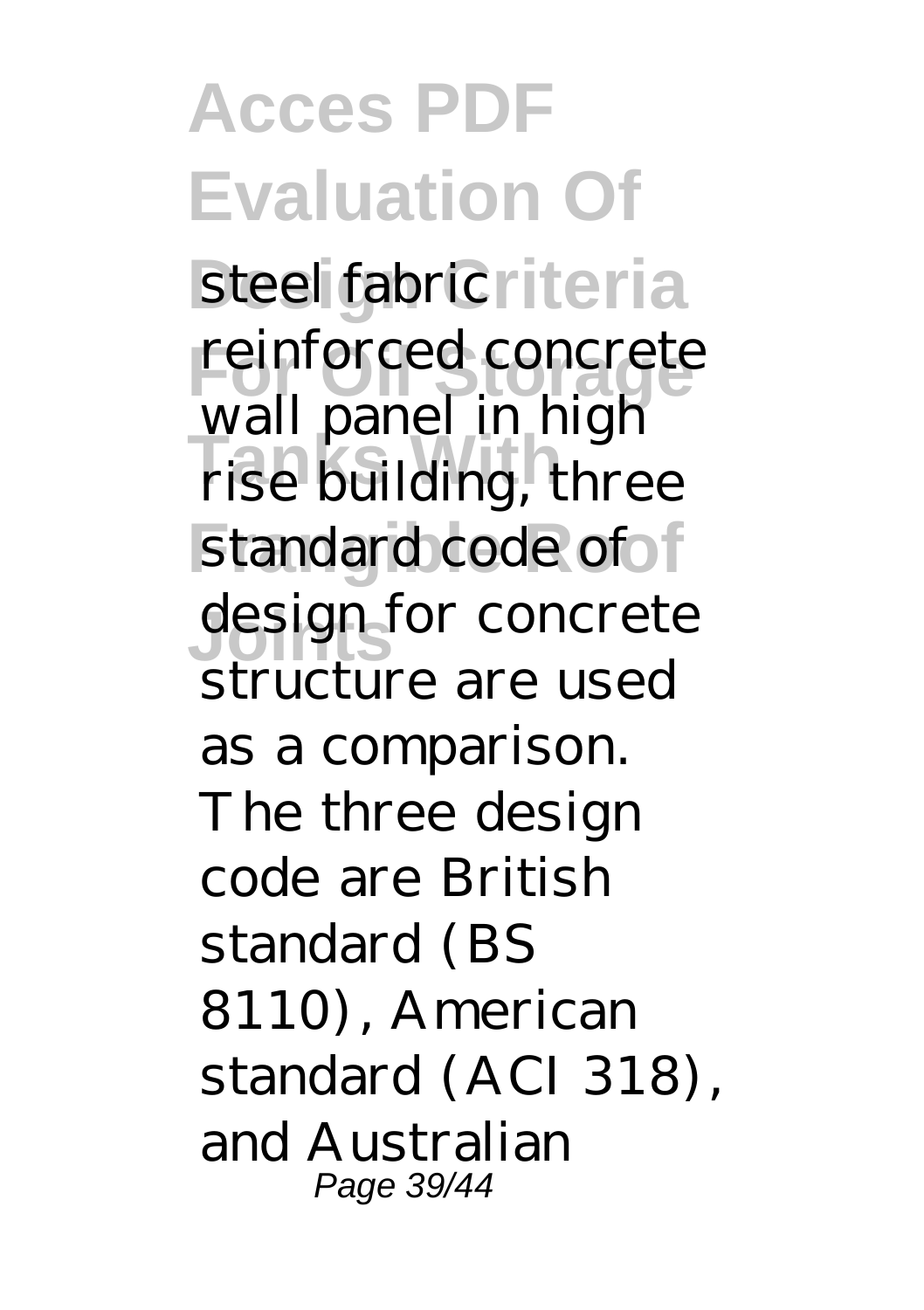**Acces PDF Evaluation Of** standard (ASteria **3600bil Storage Evaluation of design criteria** for steel fabric reinforced ... Evaluation is a systematic determination of a subject's merit, worth and significance, using criteria governed by a set of Page 40/44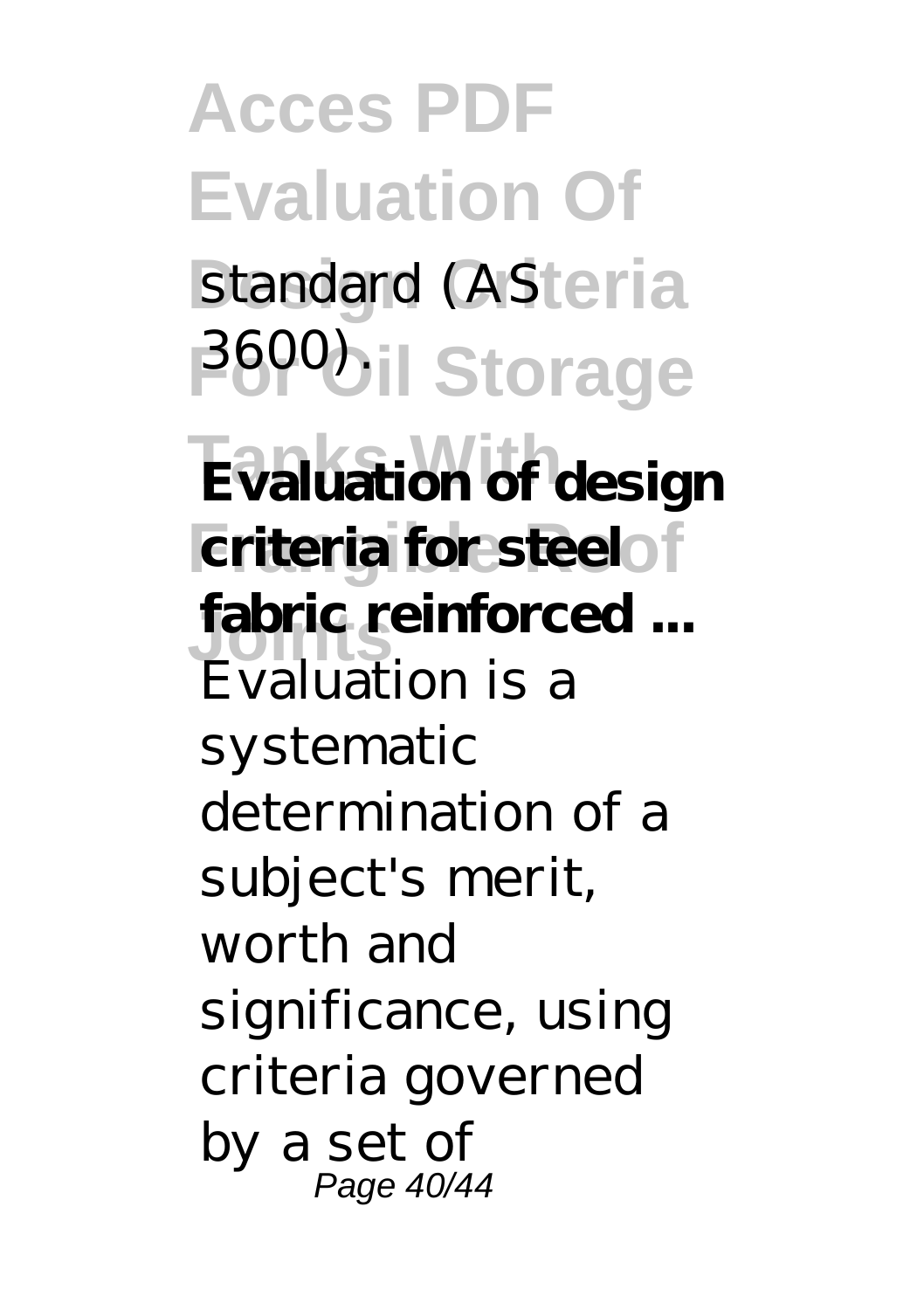**Acces PDF Evaluation Of** standards.It can la assist an Storage **Tanks With** program, design, project or any other **Joints** intervention or organization, initiative to assess any aim, realisable concept/proposal, or any alternative, to help in decisionmaking; or to ascertain the degree of Page 41/44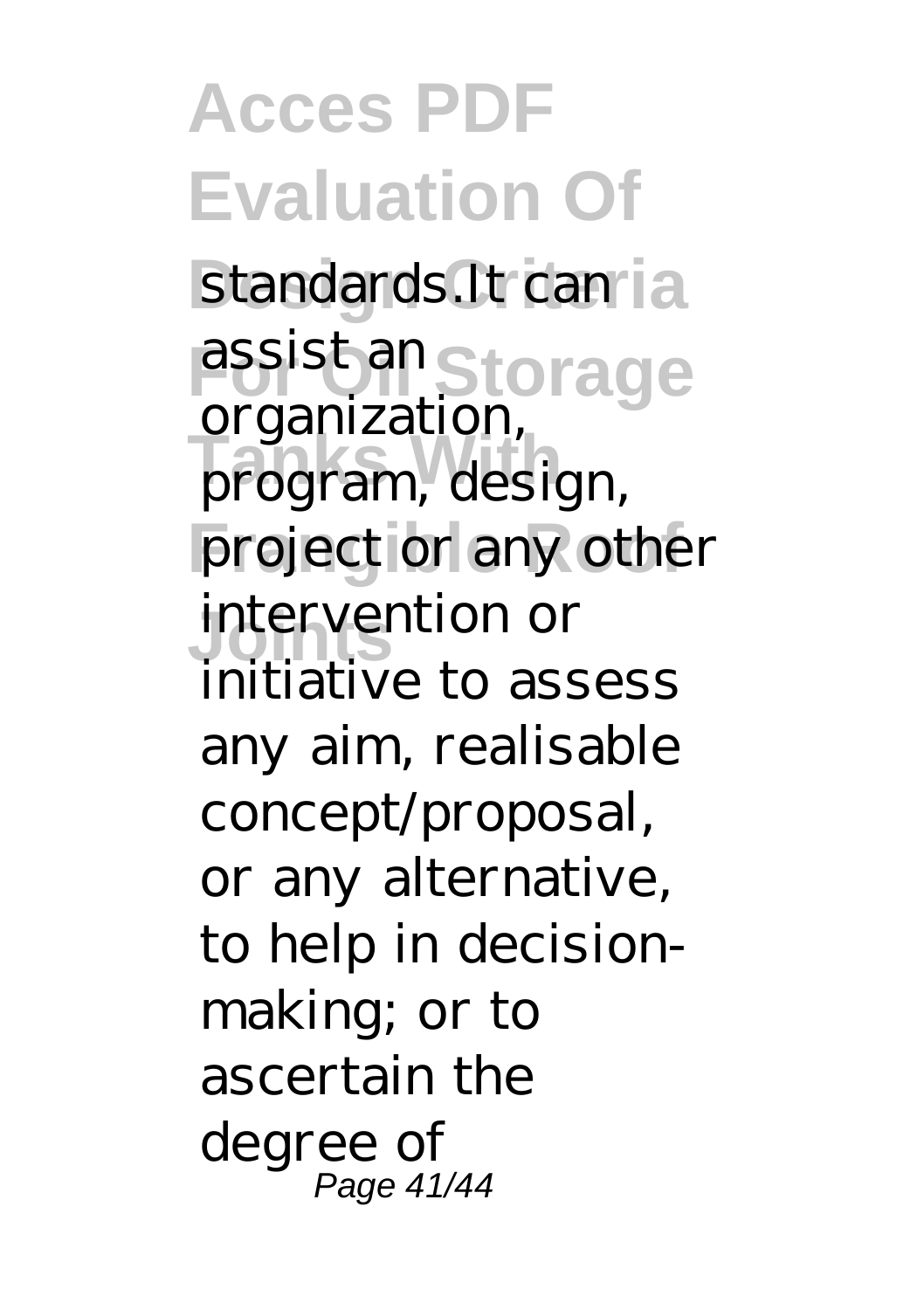**Acces PDF Evaluation Of** achievement or ria value in regard to **Tanks With Evaluation - Roof Joints Wikipedia** the aim ... Unlike processes, you don't perform projects over and over again; they' re usually one-time efforts. The metrics of success for any operations Page 42/44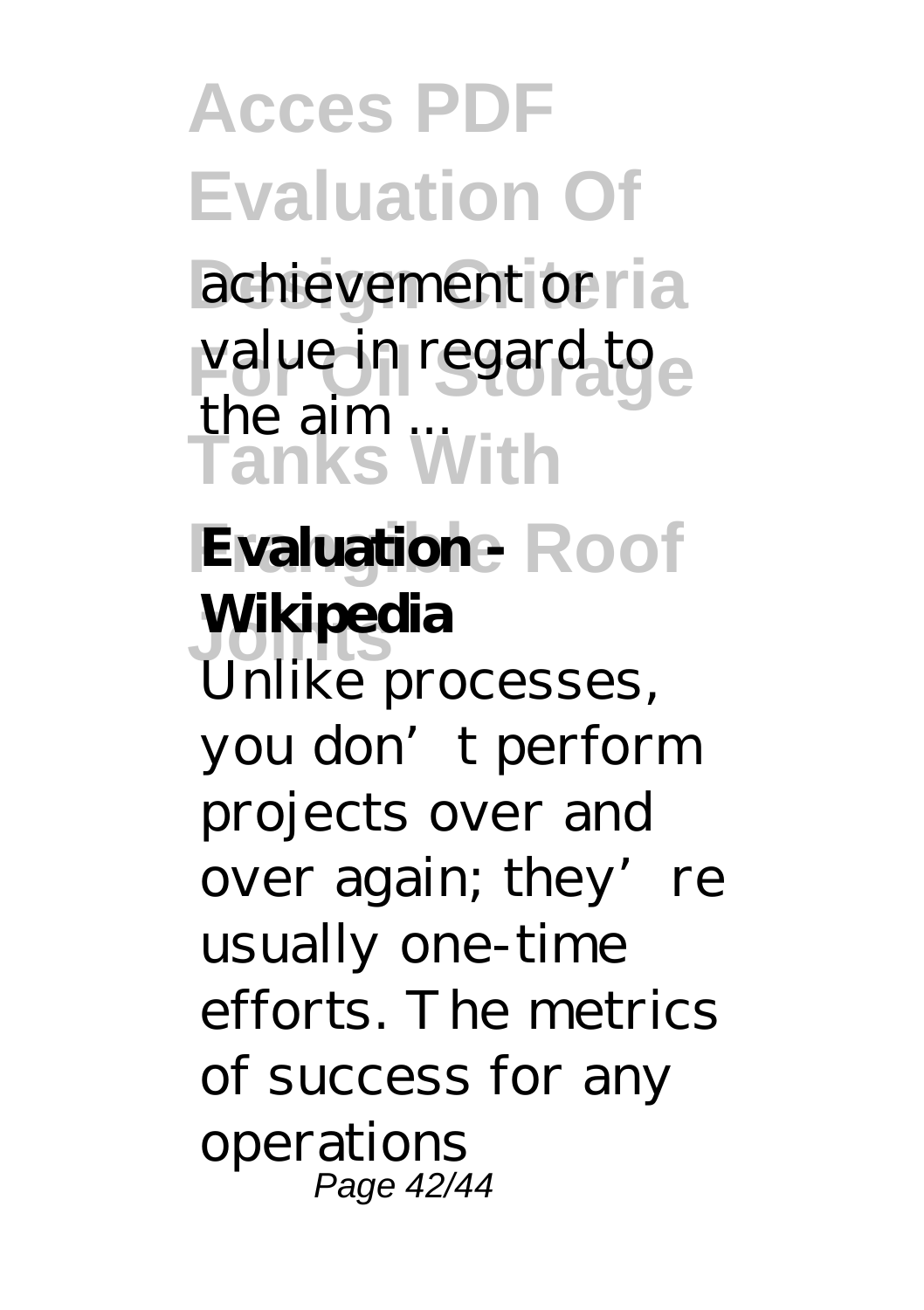**Acces PDF Evaluation Of** management project depends on the ge **Tanks With** project is intended to meet. Yet many **Joints** project leaders objectives that the spend too little time before launching a project figuring out what they want to achieve. In some […]